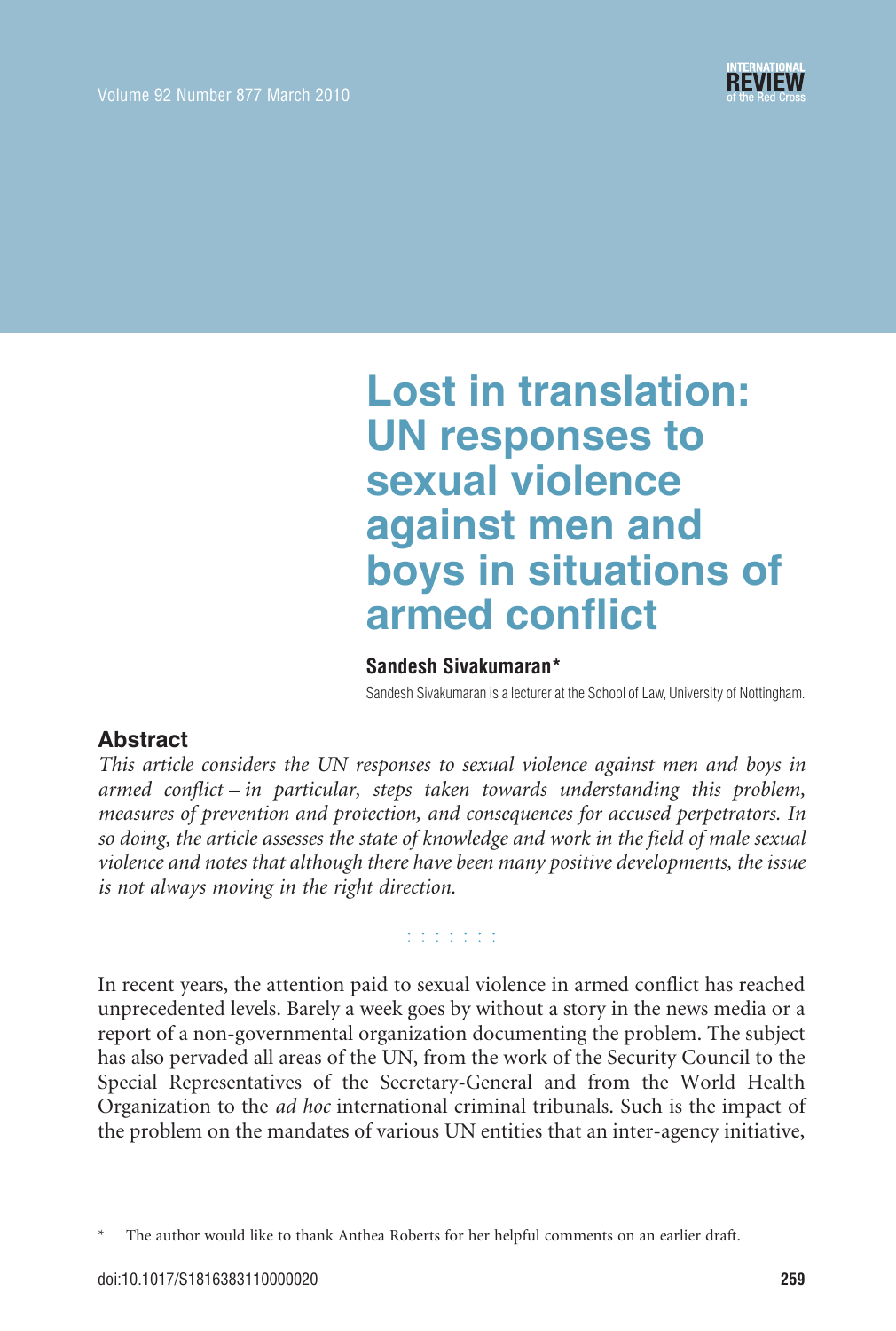'Stop Rape Now: UN Action Against Sexual Violence in Conflict', has been established to, *inter alia*, co-ordinate UN responses to the problem.<sup>1</sup>

The most high-profile of recent UN advances in the area was the passage of Security Council Resolution 1820 (SC Res 1820).<sup>2</sup> In that resolution the Security Council 'demand[ed] the immediate and complete cessation by all parties to armed conflict of all acts of sexual violence against civilians with immediate effect' and 'request[ed] the Secretary-General to submit a report to the Council … on the implementation of this resolution in the context of situations which are on the agenda of the Council'.<sup>3</sup> It also gave the imprimatur of the Security Council to tackling the problem.

That men and boys may be victims of sexual violence in times of armed conflict (as well as in times of peace) is increasingly recognized.<sup>4</sup> A front-page New York Times article on male rape in the armed conflict in the Democratic Republic of the Congo was widely read;<sup>5</sup> the infamous Abu Ghraib photos have entered popular culture. UN reports on sexual violence in armed conflict are now attuned to the problem and sometimes carry a sentence along the lines that 'men and boys are also subject to sexual violence'.<sup>6</sup> However, such a sentence, if indeed present, is usually the sole reference to men and boys in any report. Accordingly, this brief recognition has not translated into concrete efforts on behalf of male victims, be they mechanisms for raising awareness of the problem, focused research agendas on the issue, or strategies for prevention.

In its concept paper circulated in preparation for the Security Council debate that gave rise to SC Res 1820, the United States set out three principal themes for discussion: first, understanding the problem of sexual violence in situations of armed conflict; second, measures of prevention and protection; and third, consequences for accused perpetrators.<sup>7</sup> This article considers these themes in the particular context of sexual violence against men and boys in armed conflicts. In so doing, the article assesses the state of knowledge and work in the field of

<sup>1</sup> The initiative comprises twelve UN entities: DPA, DPKO, OCHA, OHCHR, UNAIDS, UNDP, UNFPA, UNHCR, UNICEF, UNIFEM, WFP and WHO, see www.stoprapenow.org (last consultation 15 January 2010).

<sup>2</sup> The UN Secretary-General has described the Resolution as setting an 'important precedent by recognizing the links between sexual violence and sustainable peace and security', S/PV.6195, 30 September 2009, p. 5, see http://www.undemocracy.com/S-PV-6195.pdf (last consultation 15 January 2010). The Permanent Representative of the UK to the UN has described it as 'a landmark step forward': S/PV.6195, p. 9.

<sup>3</sup> S/RES/1820, 2008, paras 2 and 15, see http://daccess-dds-ny.un.org/doc/UNDOC/GEN/N08/391/44/ PDF/N0839144.pdf?OpenElement (last consultation 15 January 2010).

<sup>4</sup> That children may be subjected to sexual violence is well-known. On the children/boys distinction, see paragraph 'What of boys?', below.

<sup>5</sup> Jeffrey Gettleman, 'Symbol of Unhealed Congo: Male Rape Victims', in New York Times, 5 August 2009.

<sup>6</sup> See e.g. Women, Peace and Security: Study submitted by the Secretary-General pursuant to Security Council Resolution 1325 (2000), United Nations, 2002, p. 16, para. 59, see http://www.un.org/womenwatch/daw/ public/eWPS.pdf (last consultation 15 January 2010).

<sup>7</sup> Annex to the letter dated 4 June 2008 from the Permanent Representative of the United States of America to the United Nations addressed to the Secretary-General, S/2008/364, 4 June 2008, pp. 3–4.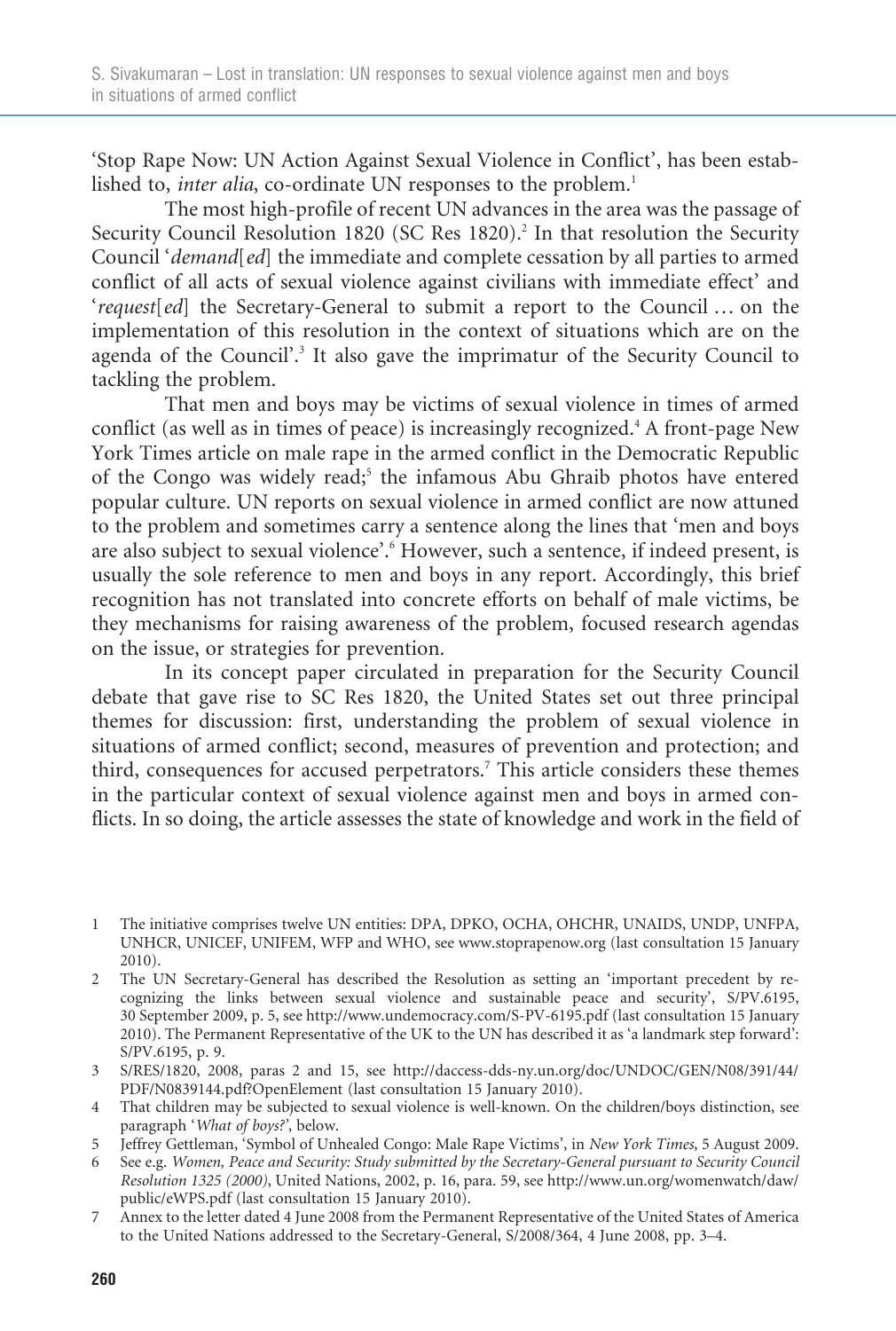

male sexual violence and notes that although there have been many positive developments, the issue is not always moving in the right direction.

# Understanding

#### Understanding that there is a problem

For so long, sexual violence against men and boys in times of armed conflict has been a neglected area. Only in the last decade or so has any considered scholarly attention been paid to the subject.<sup>8</sup> Although the conflict in the former Yugoslavia, which gave rise to renewed attention to female sexual violence, was also the scene of so much sexual violence against men and boys, the attention paid to male sexual violence still languishes behind.

In a conference paper of 2002, Augusta DelZotto and Adam Jones noted that of 4076 non-governmental organizations that worked in the area of 'war rape and other forms of political sexual violence', a mere 3% mentioned sexual violence against men and boys 'in their programs and informational literature'.<sup>9</sup> Writing one year earlier, Dubravka Zarkov noted of the conflict in the former Yugoslavia that:

The international media, so fervent in reporting rapes of women, shied away from the topic of sexually assaulted men. Pictures of the starved bodies of Muslim men from the camps run by Bosnian Serb forces were on the front pages of international magazines, as were photos of tearful, raped women. But nobody published a photo of a raped man. The national press within former Yugoslavia offered a similar picture. Rapes of women were newsworthy; rapes of men were not.<sup>10</sup>

- 8 Sporadic references may be found in earlier work; however, detailed, focused, analyses only began to emerge in the 2000s. See Dubravka Zarkov, 'The Body of the Other Man: Sexual Violence and the Construction of Masculinity, Sexuality and Ethnicity in Croatian Media', in Moser and Clark (eds), Victims, Perpetrators or Actors? Gender, Armed Conflict and Political Violence, 2001, p. 72; Augusta DelZotto and Adam Jones, 'Male-on-Male Sexual Violence in Wartime: Human Rights' Last Taboo?', Paper presented to the Annual Convention of the International Studies Association, 23–27 March 2002, available at http://adamjones.freeservers.com/malerape.htm (last consultation 15 January 2010); Sandesh Sivakumaran, 'Male/Male Rape and the "Taint" of Homosexuality', in Human Rights Quarterly 1274, 2005, vol. 27; R. Charli Carpenter, 'Recognizing Gender-Based Violence Against Civilian Men and Boys in Conflict Situations', in Security Dialogue, 2006, Vol. 37, No. 1, pp. 83–103; S. Sivakumaran, 'Sexual Violence against Men in Armed Conflict', 2007, Vol. 18, No. 2, in European Journal of International Law, pp. 253–276; Wynne Russell, 'Sexual violence against men and boys', in Forced Migration Review, 2007, No. 27, pp. 22–23; Dustin A. Lewis, 'Unrecognized Victims: Sexual Violence against Men in Conflict Settings under International Law', in Wisconsin Journal of International Law, 2009, Vol. 27, No. 1, pp. 1–49. For an early account, see Adam Jones, 'Gender and Ethnic Conflict in ex-Yugoslavia', in Ethnic and Racial Studies, 1994, Vol. 17, No. 1, pp. 115–134.
- 9 A. DelZotto and A. Jones, ibid.
- 10 D. Zarkov, above note 8.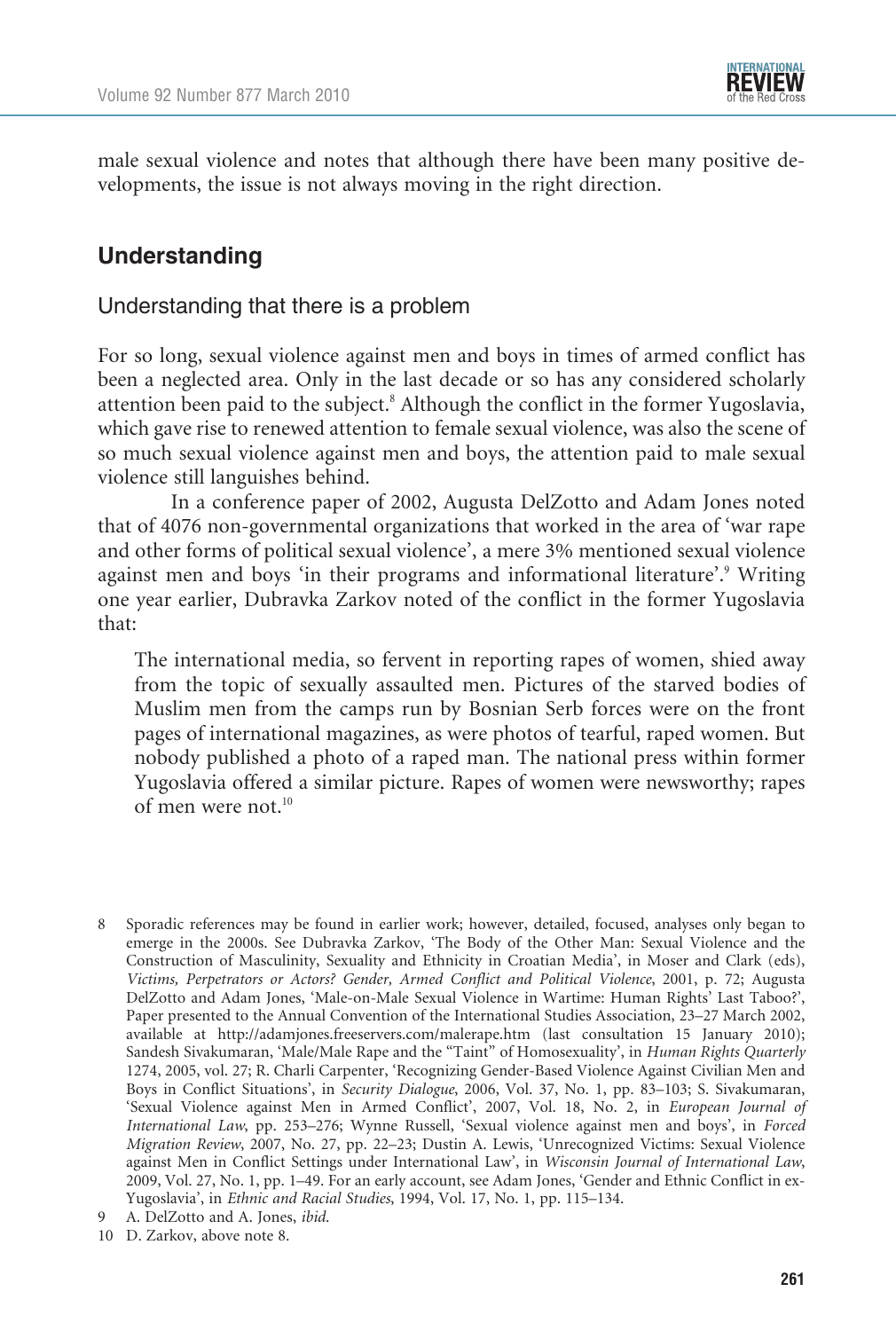It is of even more recent vintage that the problem of male sexual violence has been taken up in various UN fora. However, today, its existence has been recognized at the highest of levels, with discussion of male sexual violence entering the corridors, meeting rooms, and chambers of the UN. To take some examples:

- 1 In the Security Council debate giving rise to SC Res 1820, the Permanent Representative of Slovenia to the United Nations, speaking on behalf of the European Union, stated that '[s]exual and gender-based violence is an area of particular concern to women and girls in armed conflict situations, although we know now that also boys and men may be subjected to such violence and to sexual torture.'<sup>11</sup>
- 2 One year later, during the debate at which the Report of the Secretary-General pursuant to SC Res 1820 was being considered, the delegate of Mexico spoke of  $\epsilon$  even seeing a trend towards the use of sexual violence against men.<sup>'12</sup>
- 3 In a General Assembly debate on humanitarian assistance, the delegate of Norway expressed her country's concern 'about the sexual and gender-based violence that each year destroys the lives of thousands of women and girls, as well as men and boys.'<sup>13</sup>
- 4 At a similar debate before the Economic and Social Council, the Assistant High Commissioner of UNHCR commented upon the reports of sexual violence against men and boys but noted that these 'were rarer [than those of women and girls] because of shame or fear of stigmatization.'14
- 5 The inter-agency initiative 'Stop Rape Now' has noted that '[t]hough women and girls are the primary targets of rape, men and boys may also be targeted'.15
- 6 For its part, the World Health Organisation has noted that insufficient attention is paid to male on male violence.<sup>16</sup>
- 7 In 2008, the UN Office for the Co-ordination of Humanitarian Affairs (OCHA) convened an expert group meeting on assessing the nature, scope, and motivation for sexual violence against men and boys in armed conflict. This was considered one of 'two priority topics for research regarding gender-based violence in conflict settings'.17

There is, then, some understanding at the level of the UN that sexual violence against men and boys in times of armed conflict is a problem. What of the understanding of the problem itself?

<sup>11</sup> Security Council, 5916th Meeting, 19 June 2008, S/PV.5916, p. 33 (Ms Stiglic, Slovenia).

<sup>12</sup> Security Council, 6180th Meeting, 7 August 2009, S/PV.6180, p. 14 (Mr Heller, Mexico).

<sup>13</sup> General Assembly, Official Records, 19 November 2007, A/62/PV.53, p. 24 (Mrs Juul, Norway).

<sup>14</sup> Economic and Social Council, Substantive Session of 2006, Humanitarian Affairs Segment, 17 July 2006, E/2006/SR.28, p. 3 (Ms Feller).

<sup>15</sup> Stop Rape Now: UN Action Against Sexual Violence in Conflict.

<sup>16</sup> WHO, Preventing violence and reducing its impact: How development agencies can help, WHO, Geneva, 2008, p. 21.

<sup>17</sup> Report of the Secretary-General, 'Intensification of efforts to eliminate all forms of violence against women', A/64/151, 17 July 2009, para. 38.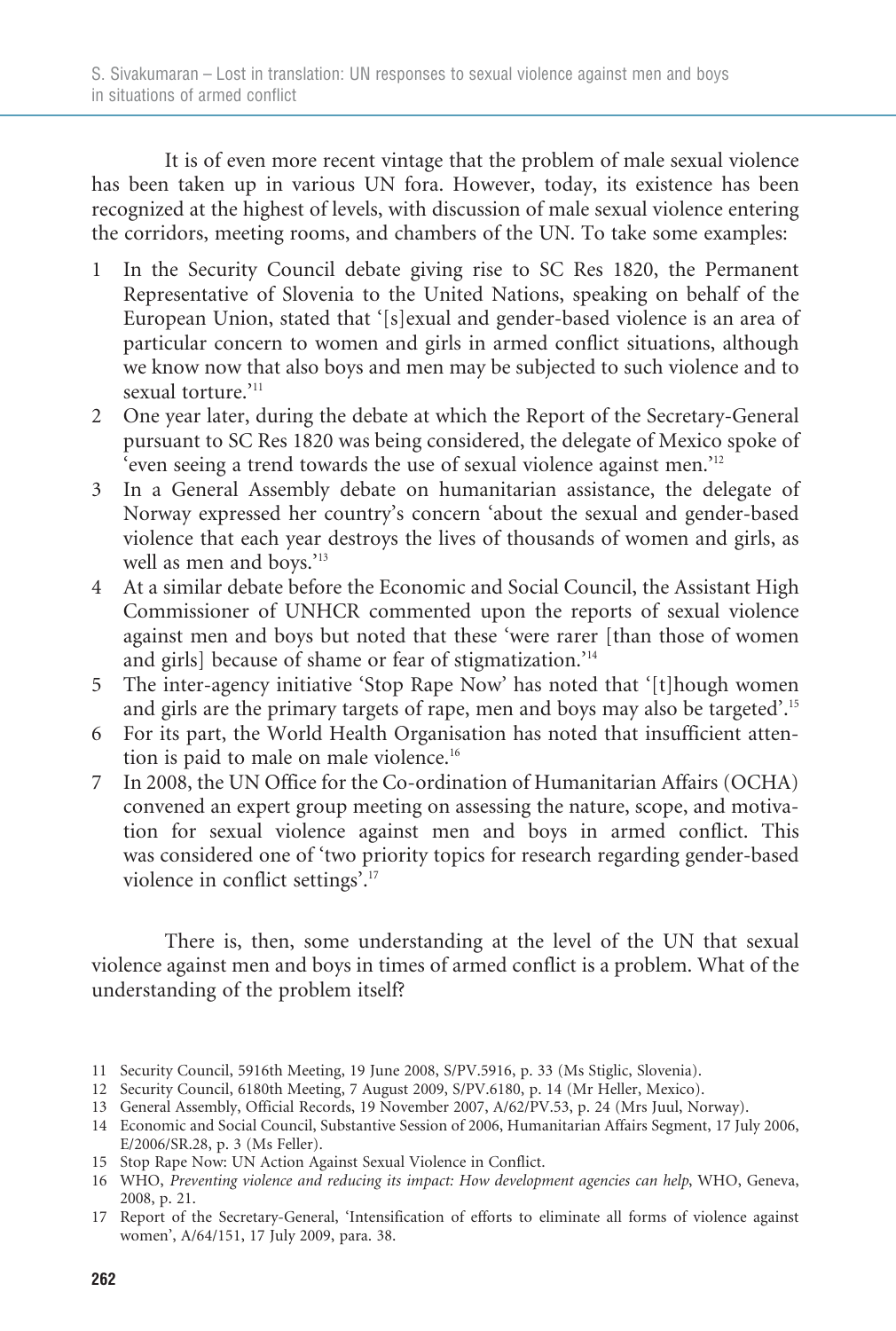

## Understanding of the problem

As with sexual violence in armed conflict more broadly, much about male sexual violence remains unknown. As Elisabeth Wood has observed in the context of sexual violence generally, '[s]ome simple hypotheses do not explain the puzzling variation in the extent and form of sexual violence in war: sexual violence varies in prevalence and form across civil wars as well as inter-state wars, across ethnic wars as well as non-ethnic, and across secessionist conflicts. The variation has not been adequately explained in the literature'.<sup>18</sup> This is no less true of male sexual violence.

#### **Data**

Numbers are always problematic. Often sought – for example SC Res 1820 calls on the Secretary-General to provide an 'analysis of the prevalence and trends of sexual violence in situations of armed conflict'19 – they are extremely difficult to gauge, not least due to underreporting. Given the disruption caused by armed conflict, it may be particularly difficult to ascertain precise figures.<sup>20</sup> Accordingly, much of the available data tends to be anecdotal in nature. For example, recent reports from the Democratic Republic of the Congo suggest that men and boys comprise some 4–10% of the total number of victims of sexual violence who seek medical treatment.<sup>21</sup> In the Central African Republic, the non-governmental organization 'L'Organisation pour la Compassion et le De´veloppement des Familles en Détresse' documented 800 cases of female rape and 140 cases of male rape.<sup>22</sup>

Prevalence studies are occasionally conducted. In the armed conflict in the former Yugoslavia, it has been reported that, '[o]f 6000 concentration camp victims in the Sarajevo Canton, 5000 were men and 80% of them had reportedly been raped.'23 In Liberia, a survey of 1666 adults found that 32.6% of male combatants (118 of 367) experienced sexual violence while 16.5% (57 of 360) were forced to be sexual servants.<sup>24</sup>

Even when we are in possession of figures, caution should be taken. Methodologies may be unknown, or may vary between studies, thus decreasing

- 19 SC Res 1820, operative para. 15, above note 3.
- 20 E. J. Wood, above note 18, pp. 318–320.

- 22 IRIN News, 'Central African Republic: Unending Misery of Rape Victims', Bangui, 19 August 2005.
- 23 Željka Mudrovčić, 'Sexual and Gender-Based Violence in Post-Conflict Regions: The Bosnia and Herzegovina Case' in The Impact of Armed Conflict on Women and Girls: A Consultative Meeting on Mainstreaming Gender in Areas of Conflict and Reconstruction, UNFPA, 2001, pp. 60–76 (see p. 64).
- 24 Kirsten Johnson et al., 'Association of Combatant Status and Sexual Violence with Health and Mental Health Outcomes in Postconflict Liberia', in Journal of the American Medical Association, 2008, Vol. 300, No. 6, pp. 676–690.

<sup>18</sup> Elisabeth Jean Wood, 'Variation in Sexual Violence during War', in Politics and Society, 2006, Vol. 34, No. 3, pp. 307–341.

<sup>21</sup> Chris McGreal, 'Hundreds of thousands of women raped for being on the wrong side', in The Guardian, 12 November 2007 (4%); Médecins Sans Frontières, Shattered Lives: Immediate medical care vital for sexual violence victims, March 2009, p. 11 (6%); J. Gettleman, above note 5 (10%).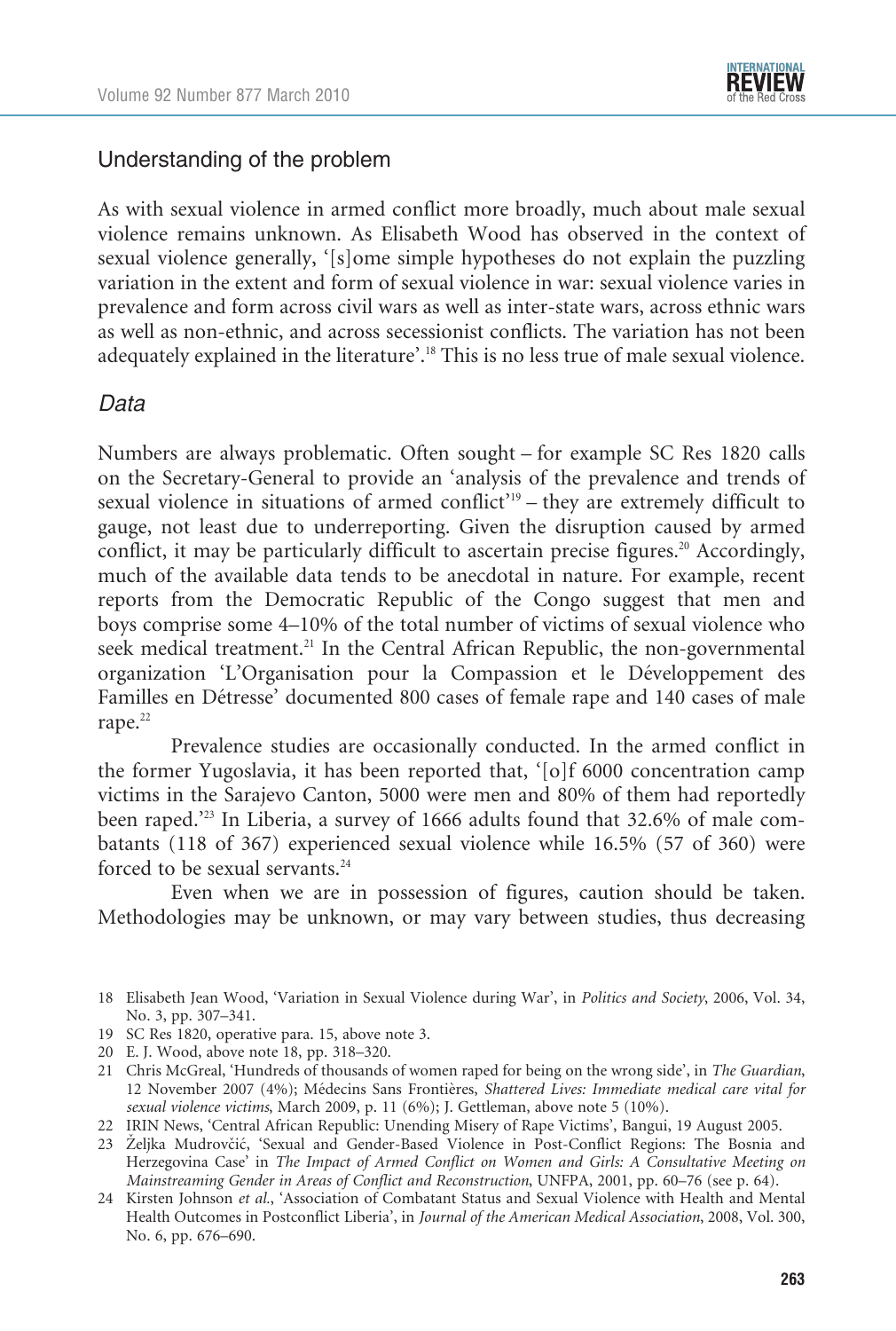the potential for comparison. Studies may be selective, whether consciously or unconsciously. They may have been carried out at a period in time too close to the armed conflict such that victims may be reluctant to come forward, or too far removed such that affected persons are no longer around to tell their story. Bearing in mind all the caveats that have to be entered in relation to figures, numbers nevertheless give a sense of the scale of the issue.

## A recent issue?

The passages from the delegates' speeches quoted above may be read as suggesting that the practice of male sexual violence is something new. Thus the representative of Slovenia spoke of knowing now of male sexual violence, while the representative of Mexico talked of witnessing a trend.25 If the passages are read in this manner, the suggestion is that the speakers understood the subject to be new and unusual. Yet this could not be further from the truth.

The practice has been documented as dating back from almost time immemorial. Male sexual violence, in the form of castration, was carried out by 'Chinese, Persian, Amalekite, Egyptian, and Norse armies'.<sup>26</sup> Sexual violence was committed during the Spanish civil war and during the 'rape of Nanking'.<sup>27</sup> A background report of OCHA lists some 25 conflicts in the last decade alone, in which male sexual violence has been documented as taking place.<sup>28</sup>

What is true is that, today, greater attention is being paid to the subject. For example, stories of male sexual violence increasingly appear in the news media. To take the period 2007–9 alone, there have been reports of male sexual violence, primarily rape and sexual mutilation, in the armed conflicts in the Central African Republic,<sup>29</sup> Chechnya,<sup>30</sup> Democratic Republic of the Congo,<sup>31</sup> Iraq<sup>32</sup> and Sri Lanka<sup>33</sup>;

- 28 'The Nature, Scope and Motivation for Sexual Violence Against Men and Boys in Armed Conflict', Use of Sexual Violence in Armed Conflict: Identifying Gaps in Research to Inform More Effective Interventions, UN OCHA Research Meeting, 26 June 2008, p. 1.
- 29 International Criminal Court, Office of the Prosecutor, Background: Situation in the Central African Republic, 22 May 2007, ICC-OTP-BN-20070522-220-A\_EN. See also IRIN News, 'Central African Republic: Unending Misery of Rape Victims', Bangui, 19 August 2005.
- 30 Mark Franchetti, 'Russian Death Squads "Pulverise" Chechens', in The Sunday Times, 26 April 2009.
- 31 Chris McGreal, 'Hundreds of thousands of women raped for being on the wrong side', in The Guardian, 12 November 2007; J. Gettleman, above note 5.
- 32 Richard Norton-Taylor and Audrey Gillan, 'MoD faces legal action after teenage Iraqi claims sexual humiliation by soldiers', in The Guardian, 14 July 2008; R. Norton-Taylor, 'Lawyers take MoD to court over Iraqi mutilation claims', in The Guardian, 18 October 2007.
- 33 Somini Sengupta, 'Sri Lanka's Scars Trace Lines of War Without End', in New York Times, 15 June 2007.

<sup>25</sup> See above notes 11 and 12.

<sup>26</sup> Joshua S. Goldstein, War and Gender: How Gender Shapes the War System and Vice Versa, Cambridge University Press, 2001, 357 pp.

<sup>27</sup> Thomas and Thomas in Richard A. Falk (eds), The International Law of Civil War, 1971, p. 124; Iris Chang, The Rape of Nanking, Basic Books, 1997, pp. 88–89, 95.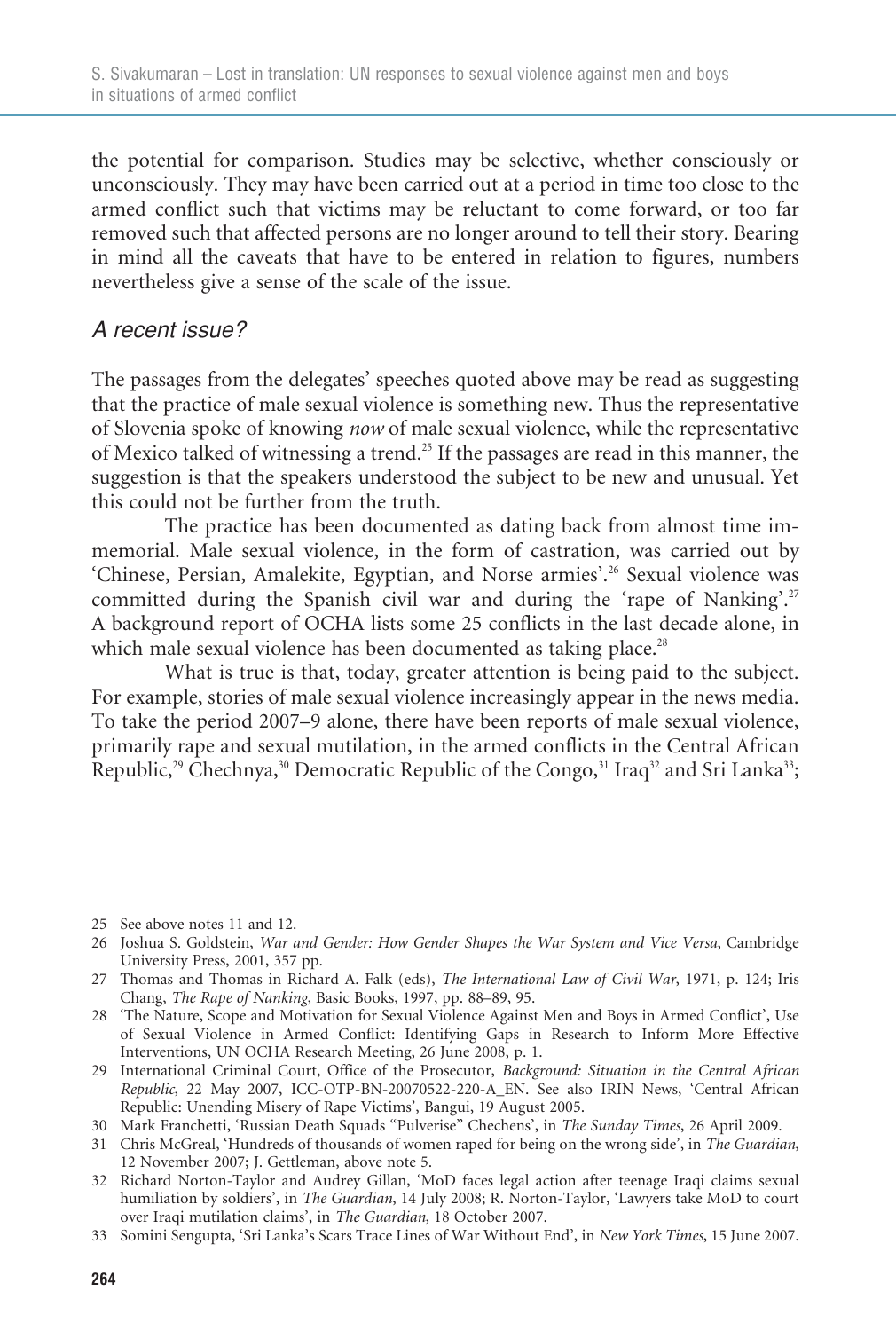in events relating to the 'war on terror'<sup>34</sup>; and in post-election violence in Iran<sup>35</sup> and Kenya.<sup>36</sup>

The OCHA meeting referred to above concluded inter alia that 'shining a light on the issues of sexual violence against men and boys was crucial and timely' and that 'the research gaps on the issue are extensive'.<sup>37</sup> It proposed a number of research questions and drew together key research priorities.<sup>38</sup>

# Prevention and protection

Despite the widespread recognition that male sexual violence is a problem and despite the acknowledgement that little is being done, these sentiments have not translated into any practical initiatives. Rather, the principal recent initiative – SC Res 1820 and its follow-up procedure – has had the impact of contributing to the relative silence through the exclusion of male victims from its framework.

## Exclusive focus on women and girls

## Whither the men?

It would seem that there is some scepticism in certain quarters that tackling the problem of male sexual violence will take attention and valuable resources away from addressing female sexual violence. For example, an important meeting at Wilton Park brought together high-level UN officials, governmental representatives, and force commanders of peacekeeping missions, amongst others, to discuss responses of military peacekeepers to sexual violence against women and girls in times of armed conflict. The conference acknowledged that 'women are not the only civilians to be targeted for sexual violence' and that 'children and also men, particularly captive male combatants, are also subjected to sexual torture and terror.<sup>339</sup> However, the focus of the meeting was squarely on women and girls, primarily because it was felt that women and girls comprised the 'majority of civilians targeted for this particular form of atrocity … their reproductive capacities are ruined by gang-rape and brutality' and because '[v]iolent sexual attacks on women and girls in fact pose special challenges for peacekeepers – challenges that differ even from cases when men are the targets of sexual

<sup>34 &#</sup>x27;Egypt torture centre, report says', in BBC News online, 11 April 2007.

<sup>35</sup> Alan Cowell, 'Rapes are Alleged in Iranian Prison', in New York Times, 11 August 2009.

<sup>36</sup> Commission of Inquiry into Post-Election Violence, final Report, chapter 6, see http://www. communication.go.ke/Documents/CIPEV\_FINAL\_REPORT.pdf (last consultation 15 January 2010).

<sup>37</sup> Meeting Report, OCHA – Policy Development and Studies Branch, 'Use of Sexual Violence in Conflict: Identifying Research Priorities to Inform More Effective Interventions', 26 June 2008, p. 5. The author was one of the experts.

<sup>38</sup> Ibid., p. 6.

<sup>39</sup> Anne-Marie Goetz, 'Introduction', in Women Targeted or Affected by Armed Conflict: What Role for Military Peacekeepers? Wilton Park, 27–29 May 2008, p. 3.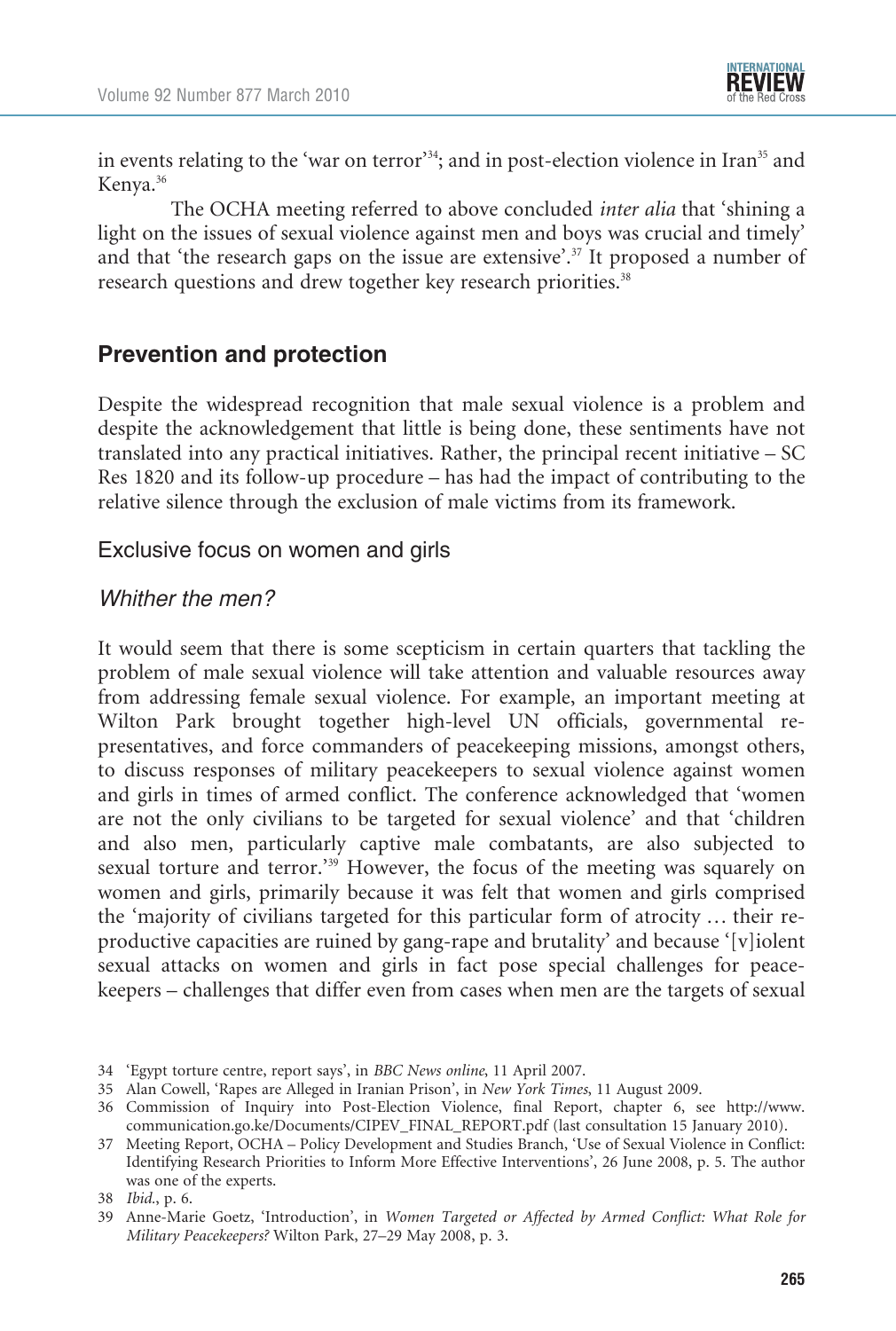attack.'40 These challenges were considered to include the lack of reporting on the part of female victims and the social stigma associated with the sexual violence.<sup>41</sup>

Yet many, if not all of these points, actually apply to male sexual violence as well. Just as with women and girls, men and boys may lose their reproductive capability either as a result of the physical abuse inflicted upon them – through castration, genital mutilation, and the like – or as a psychological consequence of the violence. Indeed, only now are the mental health consequences starting to be understood. Anecdotal evidence from the DRC, for example, suggests that male rape victims are more likely to commit suicide, with the rates even higher if castration or mutilation is involved.42 Again, similar to women and girls, there is vast underreporting in the case of male victims of sexual violence for similar stigma exists;<sup>43</sup> and male victims, too, may be rejected by their families and their communities.44 For example, a male victim of sexual violence in the DRC has said: 'I'm laughed at … The people in my village say: "You're no longer a man. Those men in the bush made you their wife."'45

Despite these criticisms, at least the Wilton Park meeting acknowledged that sexual violence is committed against women and men, girls and boys, as the debate is sometimes framed as an issue solely involving women and girls. Take SC Res 1820 as an example. In many places, the Security Council does address the issue of sexual violence in situations of armed conflict at a general level. The first two operative paragraphs are demonstrative of this general concern:

Stresses that sexual violence, when used or commissioned as a tactic of war in order to deliberately target civilians or as a part of a widespread or systematic attack against civilian populations, can significantly exacerbate situations of armed conflict and may impede the restoration of international peace and security, affirms in this regard that effective steps to prevent and respond to such acts of sexual violence can significantly contribute to the maintenance of international peace and security, and expresses its readiness, when considering situations on the agenda of the Council, to, where necessary, adopt appropriate steps to address widespread or systematic sexual violence;

Demands the immediate and complete cessation by all parties to armed conflict of all acts of sexual violence against civilians with immediate effect;<sup>46</sup>

In other parts of the Resolution, the focus is on sexual violence, against, 'in particular women and girls', or the protection of civilians 'including women and girls'. For example, the Security Council '[d]emands that all parties to armed

<sup>40</sup> Ibid., p. 4 (emphases removed).

<sup>41</sup> Ibid.

<sup>42</sup> I am grateful to Jocelyn Kelly for this information.

<sup>43</sup> S. Sivakumaran, Sexual Violence, above note 8, pp. 255–256.

<sup>44</sup> Ibid., p. 271; 'Kivu Sexual Violence: Against Women and Men', in PeaceWomen, available at http:// www.peacewomen.orgnews/DRC/July04/kivu.html (last consultation 18 January 2010).

<sup>45</sup> J. Gettleman, above note 5.

<sup>46</sup> See also operative paras 6, 7, 13.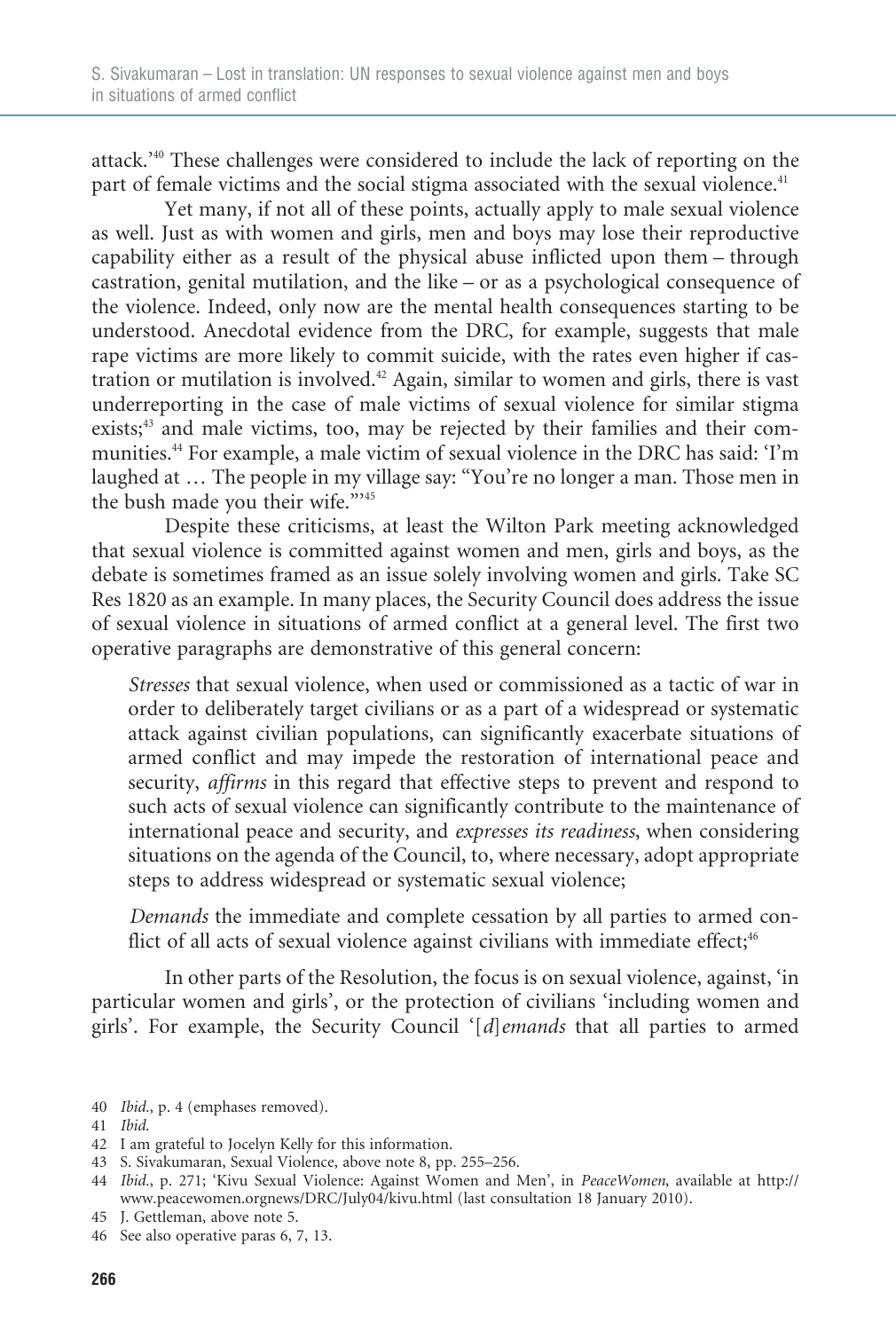conflict immediately take appropriate measures to protect civilians, including women and girls, from all forms of sexual violence',<sup>47</sup> and 'calls upon Member States … to ensure that all victims of sexual violence, particularly women and girls, have equal protection under the law and equal access to justice'.<sup>48</sup>

These approaches are useful.<sup>49</sup> They understand that sexual violence may be committed against anyone but that, in practice, women and girls have been, and remain, particularly susceptible. The Parliamentary Assembly of the Council of Europe, on the other hand, in its resolution on point, notes that '[s]exual violence against women in armed conflict is a crime against humanity, a war crime, and an absolutely unacceptable weapon of war', but says nothing about sexual violence against men and boys, and very little about girls.<sup>50</sup>

However, in the course of SC Res 1820, there is a transformation in the approach from one of 'sexual violence in particular against women and girls', to one of 'sexual violence against women and girls'. For example, the Security Council:

Affirms its intention, when establishing and renewing state-specific sanctions regimes, to take into consideration the appropriateness of targeted and graduated measures against parties to situations of armed conflict who commit rape and other forms of sexual violence against women and girls in situations of armed conflict:<sup>51</sup>

Of particular interest are the precise places in which the language of the Resolution is inclusive and when it becomes exclusory. An analysis of the Resolution indicates that when it seeks to describe the problem of sexual violence and on the occasions in which it adopts general measures, the language is inclusive. However, when the Resolution comes to specifying concrete, detailed measures of implementation or enforcement, the language becomes exclusory. This is best demonstrated through consideration of passages in which both the descriptive and the implementation measures are considered together, or when both the general measures and the specific measures are dealt with together. The Security Council:

Encourages troop and police contributing countries, in consultation with the Secretary-General, to consider steps they could take to heighten awareness and the responsiveness of their personnel participating in UN peacekeeping operations to protect civilians, including women and children, and prevent sexual violence against women and girls in conflict and post-conflict situations  $\ldots$ ;<sup>52</sup>

<sup>47</sup> Ibid., para. 3.

<sup>48</sup> Ibid., para. 4.

<sup>49</sup> Leaving aside, for the moment, issues such as 'helpless and sexualised representations of women', on which see Diane Otto, 'The Exile of Inclusion: Reflections on Gender Issues in International Law over the Last Decade' (2009), in Melbourne Journal of International Law, Vol. 11, No. 1, p. 25.

<sup>50 &#</sup>x27;Sexual violence against women in armed conflict', Resolution 1670 and Recommendation 1873, texts adopted by the Standing Committee, acting on behalf of the Assembly, on 29 May 2009.

<sup>51</sup> Operative para. 5.

<sup>52</sup> Ibid., para. 8.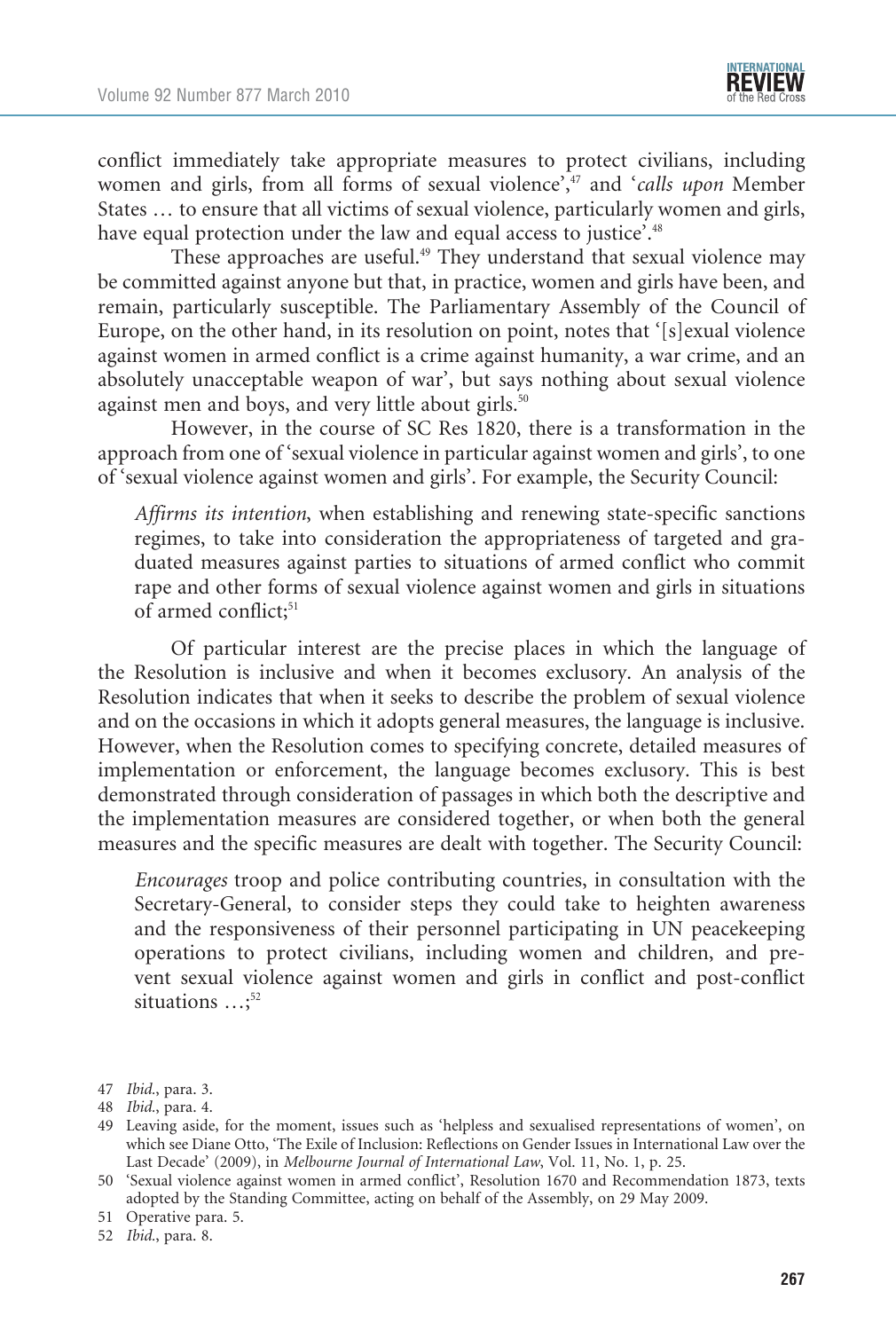When it is at the level of heightening awareness and responsiveness, the language is inclusive – all civilians, including women and children. However, as the provision goes on, and when the matter shifts to the more onerous prevention of sexual violence, the objects of protection are exclusively women and girls.

This is not a one-off, a mere slip of the drafting pen. To take another example, the Security Council:

Requests the Secretary-General to develop effective guidelines and strategies to enhance the ability of relevant UN peacekeeping operations, consistent with their mandates, to protect civilians, including women and girls, from all forms of sexual violence and to systematically include in his written reports to the Council on conflict situations his observations concerning the protection of women and girls and recommendations in this regard;<sup>53</sup>

Again, when the question is the rather broader one of development of guidelines and strategies, the subject of protection is 'civilians, including women and girls'. However, the moment a more concrete measure is contemplated, in this case the systematic inclusion of observations and recommendations in the reports of the Secretary-General to the Security Council, the measure is framed in respect of 'women and girls' alone.

In one of the more curious passages of the Resolution, the Security Council:

Demands that all parties to armed conflict immediately take appropriate measures to protect civilians, including women and girls, from all forms of sexual violence, which could include, inter alia, enforcing appropriate military disciplinary measure and upholding the principle of command responsibility, training troops on the categorical prohibition of all forms of sexual violence against civilians, debunking myths that fuel sexual violence, vetting armed and security forces to take into account past actions of rape and other forms of sexual violence, and evacuation of women and children under imminent threat of sexual violence to safety …54

Again, in so far as training, vetting, and enforcement of discipline are concerned, the subject at issue is the civilian. However, when it comes to evacuation of individuals under imminent threat of sexual violence, the concern is towards 'women and children' alone. This is odd but it is not the strangest part of the provision. As Dianne Otto has asked, 'what about the woman facing imminent death from a non-sexual armed attack, or the man who is at risk of sexual violence, or the child who cannot be given the emergency medical treatment they need because the hospital has been destroyed? Where should they be placed in the evacuation queue?'55

<sup>53</sup> Ibid., para. 9.

<sup>54</sup> Ibid., para. 3.

<sup>55</sup> D. Otto, above note 49. To this could be added, what of the specific international humanitarian law provisions on evacuation?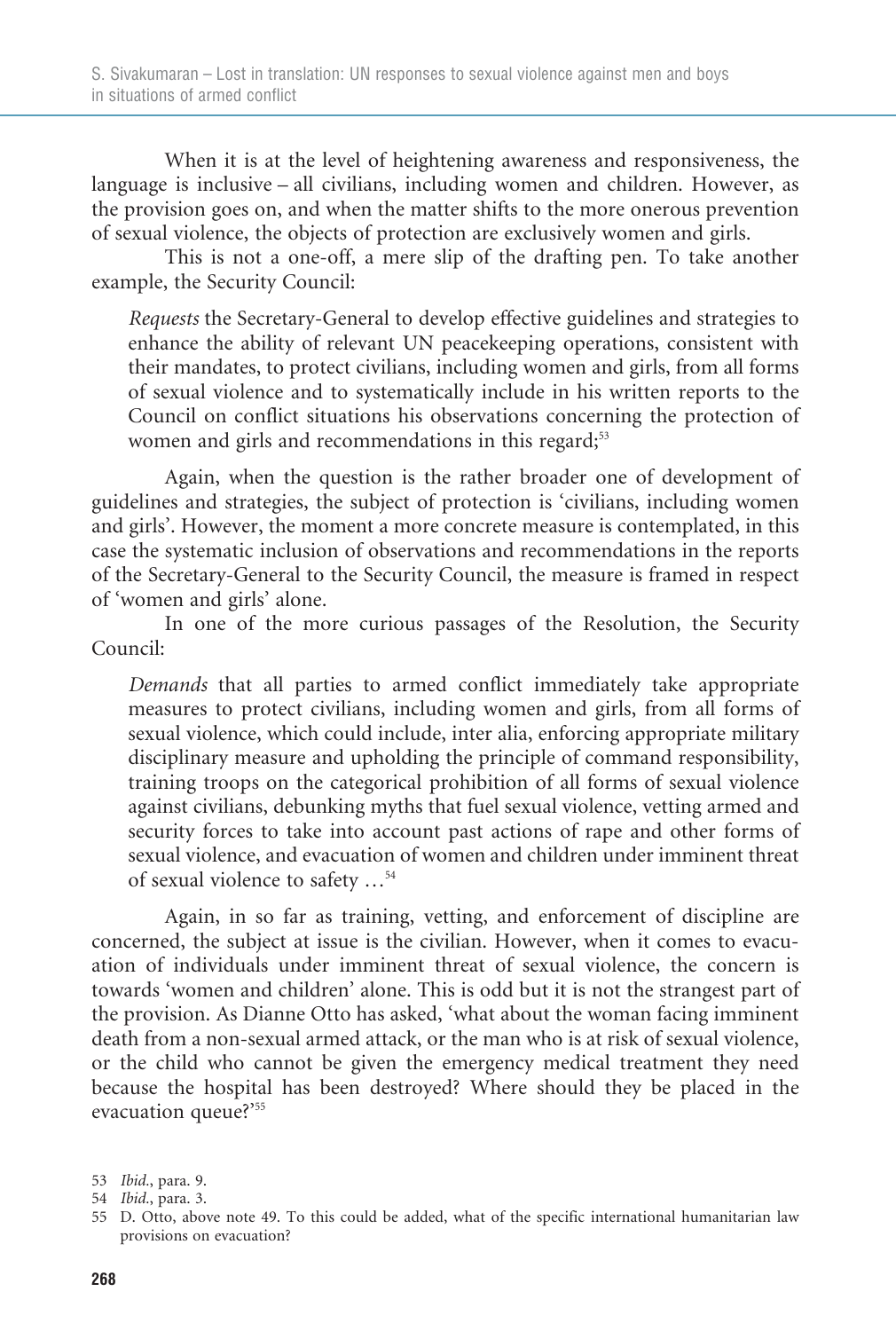

## What of boys?

In addition to the elision from civilians to women is the related slide from 'children' to 'girls'. By and large, the language of the preamble is one of 'women and children'.56 However, the body of the Resolution, with one exception, uses the phrase 'women and girls'.57 This is true not just of SC Res 1820 but related Security Council resolutions as well.58 The question then becomes where boys fit in all of this.

At present, sexual violence against boys in situations of armed conflict is an overlooked category. This has recently been acknowledged, as has the existence of the problem.59 The Secretary-General, for example, has noted in his report on children and armed conflict in Afghanistan that, '[t]here are a number of substantive reports of children, especially boys, being sexually abused and exploited by members of the armed forces and armed groups.'60 The language of 'especially boys' is interesting, for it is a reversal of the usual formulation of 'in particular women and children'. The Secretary-General goes on to document the practice of 'bacha baazi (boy-play)' which 'consists of boys kept cloistered and used for sexual and harmful social entertainment by warlords and other armed group leaders.'61 Accordingly, the Secretary-General recommends that the Government of Afghanistan 'implement more fully laws and programmes to prevent and punish sexual violence and to support victims, monitor grave sexual violations against boys as well as girls'.<sup>62</sup> Again the ordering of boys and girls is instructive.

One reason that goes some way towards explaining the lack of consideration of the practice is the difficulty of fitting sexual violence against boys into any of the existing categories. By their very language, the rubric of 'sexual violence against women', or 'sexual violence against women and girls', rules out consideration of boy victims. Even the category of 'sexual violence against women and children' is not a natural fit, as the interchange between 'women and children' and 'women and girls' has often led to children being taken as shorthand for girls. In any event, it is not clear that 'women and children', read as including boys, should be the appropriate categorization. The category of 'womenandchildren'<sup>63</sup> emerges, infantilizing women, placing them alongside children as vulnerable and in need of protection; and if boys are sometimes subjected to sexual violence in situations of armed conflict because they are men-in-waiting, $64$  that would suggest that they

- 56 Preambular paras 7 and 8.
- 57 The exception is contained in operative para. 3.
- 58 See D. A. Lewis, above note 8, p. 19, fn 94.
- 59 See e.g. OCHA Meeting Report, above note 37, p. 5; Report of the Special Representative of the Secretary-General for Children and Armed Conflict, A/64/254, 6 August 2009, para. 17.
- 60 Report of the Secretary-General on children and armed conflict in Afghanistan, S/2008/695, 10 November 2008, para. 48.
- 61 Ibid., para. 50.
- 62 Ibid., para. 74.
- 63 D. Otto, above note 49.
- 64 The point was made by Wynne Russell at the OCHA meeting.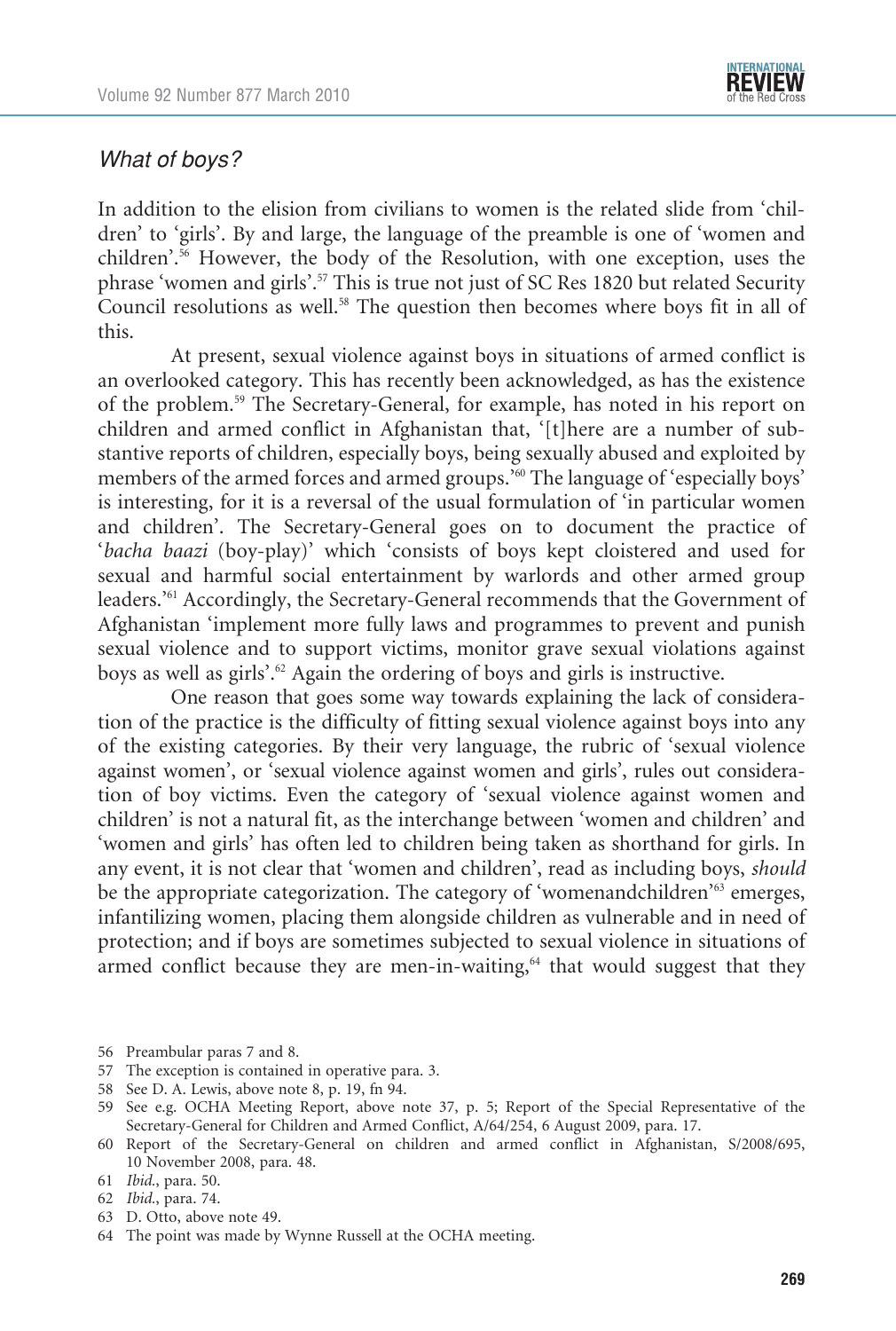should be grouped with sexual violence against men, or treated as a separate category in their own right.

It is likely that with the increased attention to be paid to sexual violence against children by the Security Council, and with the work of the Special Representative of the Secretary-General for Children and Armed Conflict on sexual violence, the problem will start to be addressed.<sup>65</sup>

#### Exclusive focus on civilians

Even if the focus of UN measures were on all civilians – women and girls, men and boys – it would still be to neglect a sizeable proportion of sexual violence committed against, in particular, men and boys in times of armed conflict.

In times of armed conflict, men and boys are at their most vulnerable in situations of detention. Much of the male sexual violence is committed against people held captive or in detention; numerous reports attest to the practice.<sup>66</sup> Such people may well be civilian internees, but they may also be prisoners of war or members of the armed forces or armed group who for whatever reason do not benefit from prisoner of war status.

Boys are also particularly vulnerable to sexual violence when they are conscripted or abducted into armed forces.<sup>67</sup> The abuse that they face may well be from people on their 'own side'. Yet the presumption is that it is girls who are abducted or conscripted who will end up as sex slaves. Even definitions that are intended to be inclusive fall into this trap. For example, the Cape Town Principles and Best Practices (1997) adopted a broad definition of a 'child soldier', expressly not limiting the definition to 'a child who is carrying or has carried arms'. Rather, it included but was not limited to 'cooks, porters, [and] messengers' and 'include[d] girls recruited for sexual purposes and forced marriage.'68 Inclusive on the one hand, the definition was exclusive on the other, limiting itself to sexual violence against girls alone. This was corrected in the Paris Principles (2007) to include 'children, boys, and girls used as fighters, cooks, porters, messengers, spies or for sexual purposes'.<sup>69</sup> However, the need to include child victims of sexual violence, both boys and girls, in the definition of a child soldier reveals that combatants and

<sup>65</sup> See S/Res/1882, adopted by the Security Council at its 6176th meeting, 4 August 2009; Report of the Special Representative of the Secretary-General for Children and Armed Conflict, above note 59, para. 17.

<sup>66</sup> See e.g. M. Peel et al., 'The Sexual Abuse of Men in Detention in Sri Lanka', in The Lancet, 2000, vol. 355, issue 9220, p. 2069; Prosecutor v. Blagoje Simić, Miroslav Tadić and Siom Zarić, 2003, Trial Judgement, IT-95-9-T, para. 728; the 'Taguba Report' on Treatment of Abu Ghraib Prisoners in Iraq, available at: http://news.findlaw.com/hdocs/docs/iraq/tagubarpt.html (last consultation 18 January 2010).

<sup>67</sup> W. Russell, above note 8, p. 22; Report of the Special Representative of the Secretary-General for Children and Armed Conflict, above note 59, para. 17.

<sup>68</sup> Cape Town Principles and Best Practices, adopted at the UNICEF Symposium on the Prevention of Recruitment of Children into the Armed Forces and on Demobilization and Social Reintegration of Child Soldiers in Africa, Cape Town, South Africa, 27–30 April 1997 (emphasis added).

<sup>69</sup> The Paris Principles: The Principles and Guidelines on Children Associated With Armed Forces of Armed Groups, 2007, para. 2.1 (emphasis added).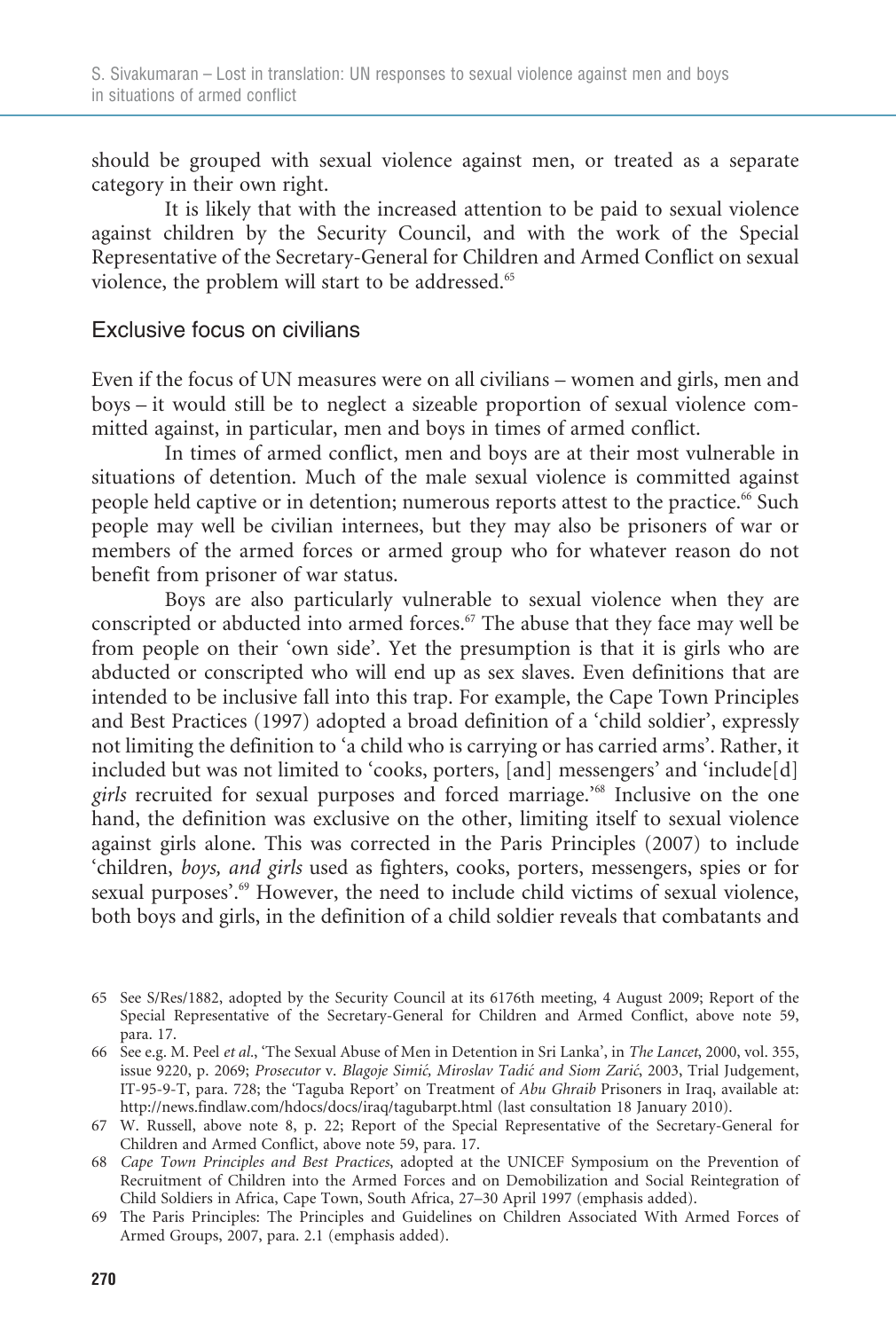people taking an active part in hostilities are in need of protection from sexual violence just as much as civilians.

Thus although the instinctive link may be between sexual violence and civilians, these assumptions need to be re-thought. This is evidenced from a recent study on sexual violence in the Liberian conflict, which revealed that 32.6% of a sample of male combatants experienced sexual violence.<sup>70</sup> Even with due regard to the unreliability of statistics, this is revealing. Sexual violence is committed against civilians but not against civilians alone. Much of the sexual violence that takes place against men and boys is carried out in situations of detention, against prisoners of war and members of the armed forces or armed group. It is also carried out against 'child soldiers', both boys and girls. Yet none of these forms of sexual violence is covered by SC Res 1820 with its exclusive focus on civilians. With the increasing numbers of female combatants and females taking a direct part in hostilities, the Resolution's focus on civilians alone also limits the scope of protection for women.

#### Follow-up to SC Res 1820

SC Res 1820 was adopted during a debate on 'women and peace and security: sexual violence in situations of armed conflict', a debate which was itself a followup to SC Res 1325 on women and peace and security. As such, it may not be entirely fair to criticize the Resolution for focusing on civilians and failing to take into account the position of men and boys. However, despite its origins, SC Res 1820 has become the centre-piece of UN efforts on sexual violence. As such, its limits become troubling, in particular its transformation of a subset of violations, albeit a primary one, into the sole one of concern.

Fortunately, the follow-up to the Resolution has been more satisfactory in so far as men and boys are concerned. In the Report of the Secretary-General pursuant to SC Res 1820, it is noted that 'sexual violence has been used against civilians, particularly women and girls, in many conflicts throughout history' and that '[w]hile women and girls are particular targets and are the majority of the victims of sexual violence, the case-law of the International Criminal Tribunal for the Former Yugoslavia (ICTY) and the Special Court for Sierra Leone (SCSL) also bears testimony to the use of sexual violence against men.'71 Also, the report itself is written in largely gender neutral terms.

Even more sensitive is SC Res 1888. That resolution, which builds on resolutions 1325 and 1820, is far more careful in its terminology. The vast majority of its paragraphs are carefully phrased so as to be inclusive of all victims of sexual violence (though still limited to civilians). This includes, crucially, the paragraphs that envisage the creation of a post of Special Representative to address the issue of sexual violence in armed conflict, the deployment of teams of experts to situations

<sup>70</sup> K. Johnson et al., above note 24, p. 676.

<sup>71</sup> Report of the Secretary-General pursuant to Security Council resolution 1820 (2008), S/2009/362, paras 3 and 6.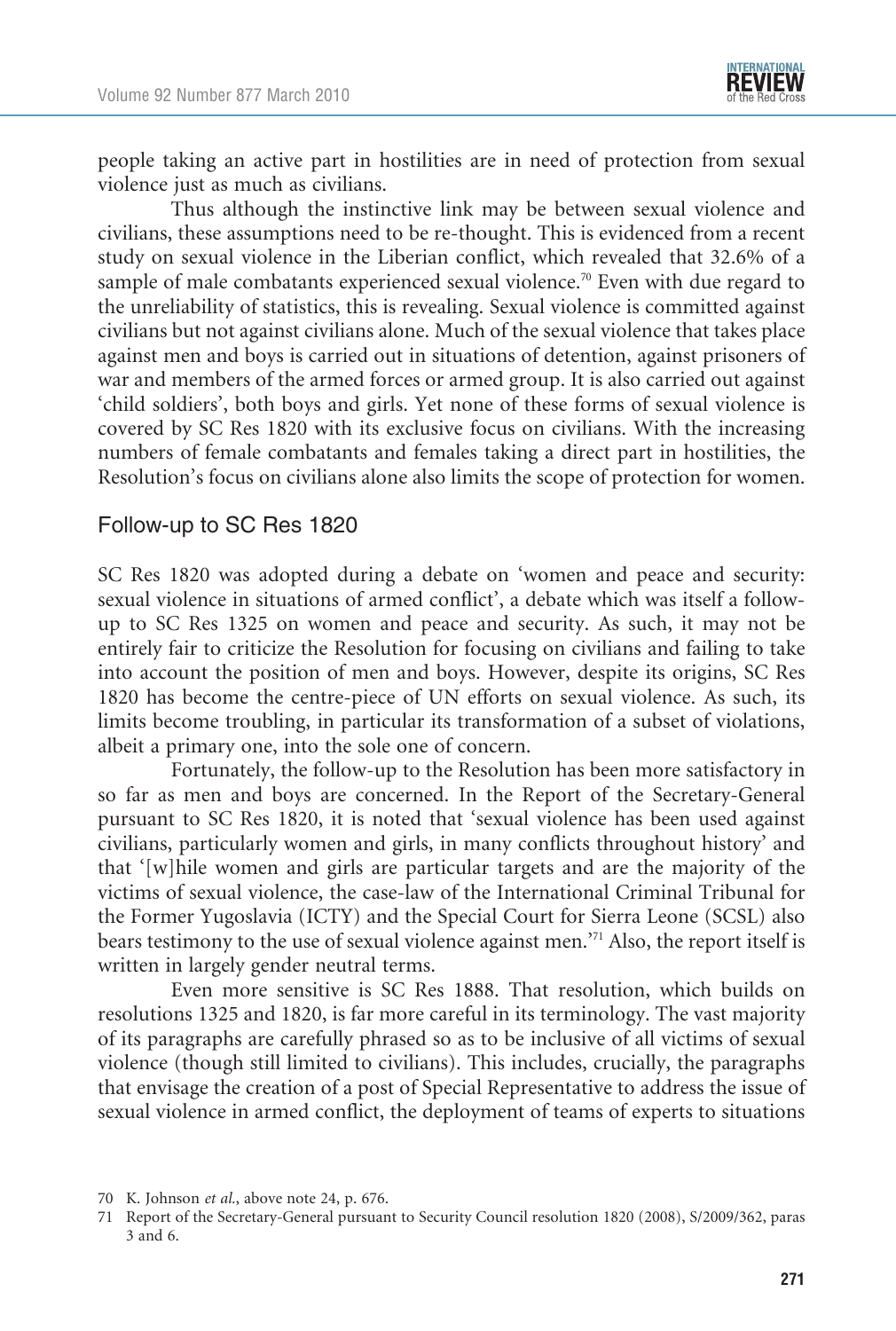of concern, and the adoption of sanctions.72 Only the odd paragraph is worded in a manner specific to women and children.<sup>73</sup> After the disappointment of SC Res 1820, its follow-up has been less disconcerting.

However, not everything is promising. Aspects of the follow-up are specific to women and girls. For example, the report of the Secretary-General on children and armed conflict in Afghanistan details development of a national database of cases of violence against women which, in the words of the Secretary-General, 'unfortunately does not include abuses against boys'.74

## Consequences for accused perpetrators

Peacetime sexual violence is notorious for its lack of prosecution and low conviction rates. The situation is even more severe in times of armed conflict. As is by now well known, it was only with the advent of the International Criminal Tribunal for the former Yugoslavia and the International Criminal Tribunal for Rwanda that sexual violence in times of armed conflict began to be prosecuted as a matter of course. However, the records of those two Tribunals as well as that of the Special Court for Sierra Leone in their prosecutions and convictions for sexual violence have been the brunt of considerable criticism due to the ad hoc, and lack of systematic, prosecution and the way in which victims of sexual violence are treated while giving evidence.<sup>75</sup>

In so far as sexual violence against men and boys is concerned, matters are even less advanced. Various forms of sexual violence were committed against men and boys in the conflicts in the former Yugoslavia, Rwanda, and Sierra Leone; the atrocities have been documented extensively.<sup>76</sup> Yet their appearance in the jurisprudence of the Tribunals is limited; much of the time, male sexual violence is simply not prosecuted before the international criminal tribunals. Although this is, to some extent, also the case with sexual violence against women and girls, when male sexual violence is prosecuted, it is often not prosecuted as sexual violence. An analysis of the instances in which accounts of male sexual violence do appear in the jurisprudence of the UN international criminal tribunals proves instructive. The documentation of male sexual violence may be grouped into three

- 74 Report of the Secretary-General on children and armed conflict in Afghanistan, above note 60, para. 63.
- 75 See e.g. Binaifeer Nowrojee, 'Your Justice is Too Slow': Will the ICTR Fail Rwanda's Rape Victims? UNRISD, 2005; Michelle S. Kelsall and Shanee Stepakoff, '"When We Wanted to Talk about Rape": Silencing Sexual Violence at the Special Court for Sierra Leone', in International Journal of Transitional Justice, 2007, Vol. 1, pp. 355–374.
- 76 See e.g. Final Report of the United Nations Commission of Experts Established Pursuant to Security Council Resolution 780 (1992), S/1994/674/Add.2, Annex IX (former Yugoslavia); Anne-Marie de Brouwer and Sandra Ka Hon Chu (eds), The Men Who Killed Me – Rwanda Survivors of Sexual Violence, 2009, p. 91; '"We'll Kill You if You Cry": Sexual Violence in the Sierra Leone Conflict', in Human Rights Watch, 2003, Vol. 15, No. 1, p. 42.

<sup>72</sup> S/Res/1888, adopted by the Security Council at its 6195th meeting, 2009, operative paras 4, 8 and 10, respectively.

<sup>73</sup> Ibid., operative paras 12 and 26.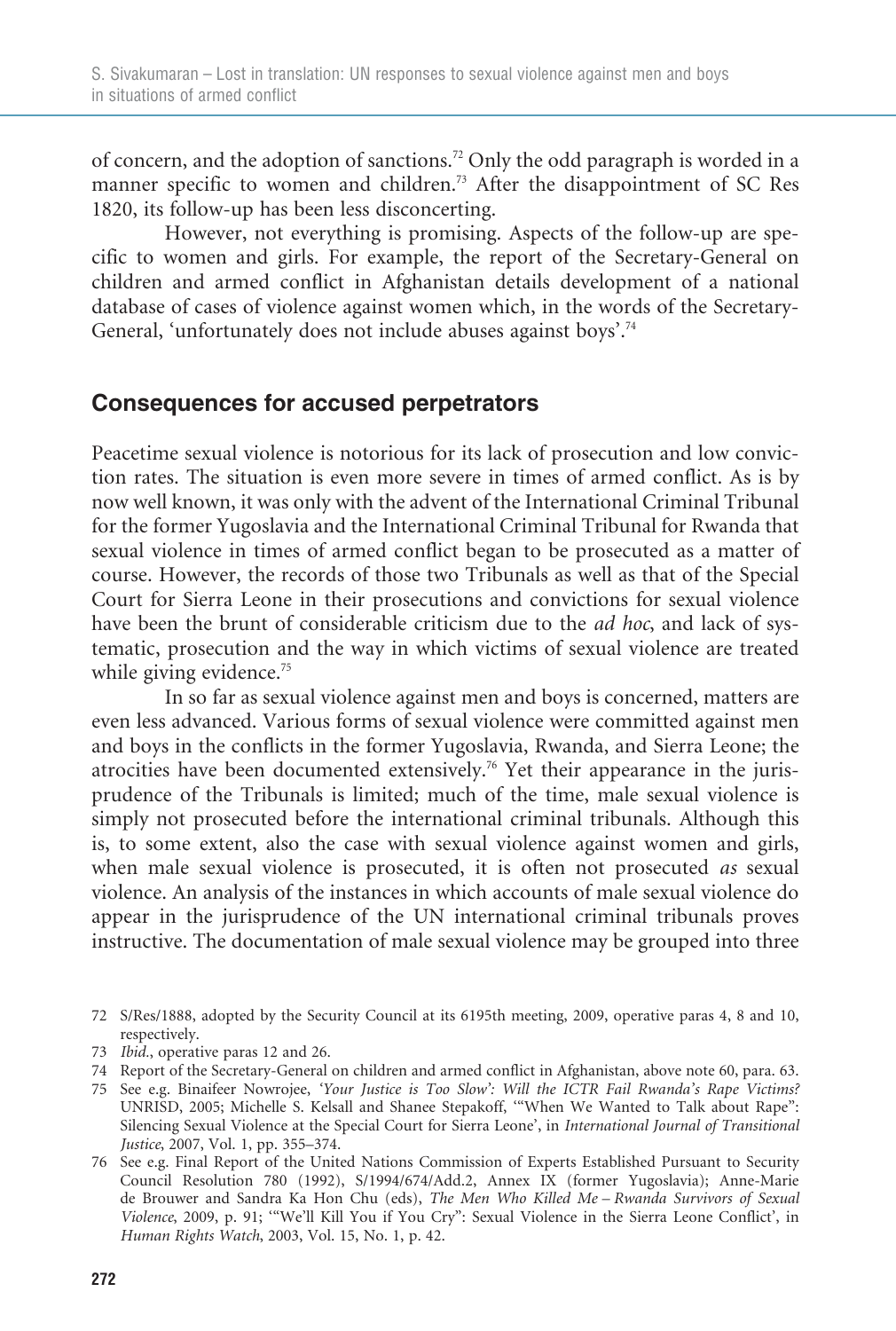

categories: mentioned but not characterized as sexual violence; mentioned and characterized appropriately but without any consequences attaching; or characterized as sexual violence with consequences arising therefrom.

### Mentioned but not characterized as sexual violence

Often, sexual violence against men and boys in armed conflict is not characterized as such, but is considered under the rubric of torture, beatings, and the like.<sup>77</sup> Particularly true in the case of UN reports, it is no less true of international criminal jurisprudence. So, for example, in the Blagoje Simic et al. case, an ICTY trial chamber noted that '[s]everal Prosecution witnesses gave evidence that detainees were subjected to sexual assaults. One incident involved ramming a police truncheon in the anus of a detainee. Other incidents involved forcing male prisoners to perform oral sex on each other and on Stevan Todorović, sometimes in front of other prisoners.'78 Yet the finding appeared in a section entitled '[e]vidence relevant to other acts' and although described by the Trial Chamber as sexual assaults, it was characterized in its findings as torture and no more.79

Although these acts are indeed torture, care has to be taken such that when men are subjected to sexual violence, the abuse is seen as sexual and recorded under appropriate, sometimes multiple, headings. The failure to do so can have farreaching consequences. The Peruvian Truth and Reconciliation Commission, for example, found that 2% of victims of sexual violence were male. However, a recent study suggests that the figure was, in fact, closer to 22% and puts the discrepancy down to a focus of the Commission on rape to the exclusion of other forms of sexual violence and the recording of these other abuses as torture.<sup>80</sup> The danger of characterizing sexual violence against men and boys only under the rubric of torture is that men and boys will continue to be seen as unsusceptible to sexual violence, reinforcing the view that sexual violence is a problem for women and girls alone.

#### Mentioned but without any consequences

On other occasions, male sexual violence is depicted as having taken place but, for various reasons, no consequences result for the accused from the depiction. In some cases, this is because instances of male sexual violence were laid out only to set the scene. For example, in the Bagosora trial judgement, the Trial Chamber recalled the testimony of several witnesses:

The bodies of the dead were frequently piled near the roadblocks and at times were collected by local officials. Female victims were left lying on their back[s]

78 Simić Trial Judgement, above note 66, para. 728.

<sup>77</sup> S. Sivakumaran, 'Sexual Violence against Men in Armed Conflict', above note 8, p. 256.

<sup>79</sup> Ibid., subheading on page 205 and para. 772.

<sup>80</sup> Michele Leiby, 'Digging in the Archives: The Promise and Perils of Primary Documents', in Politics and Society, Vol. 37, 2009, pp. 82–83.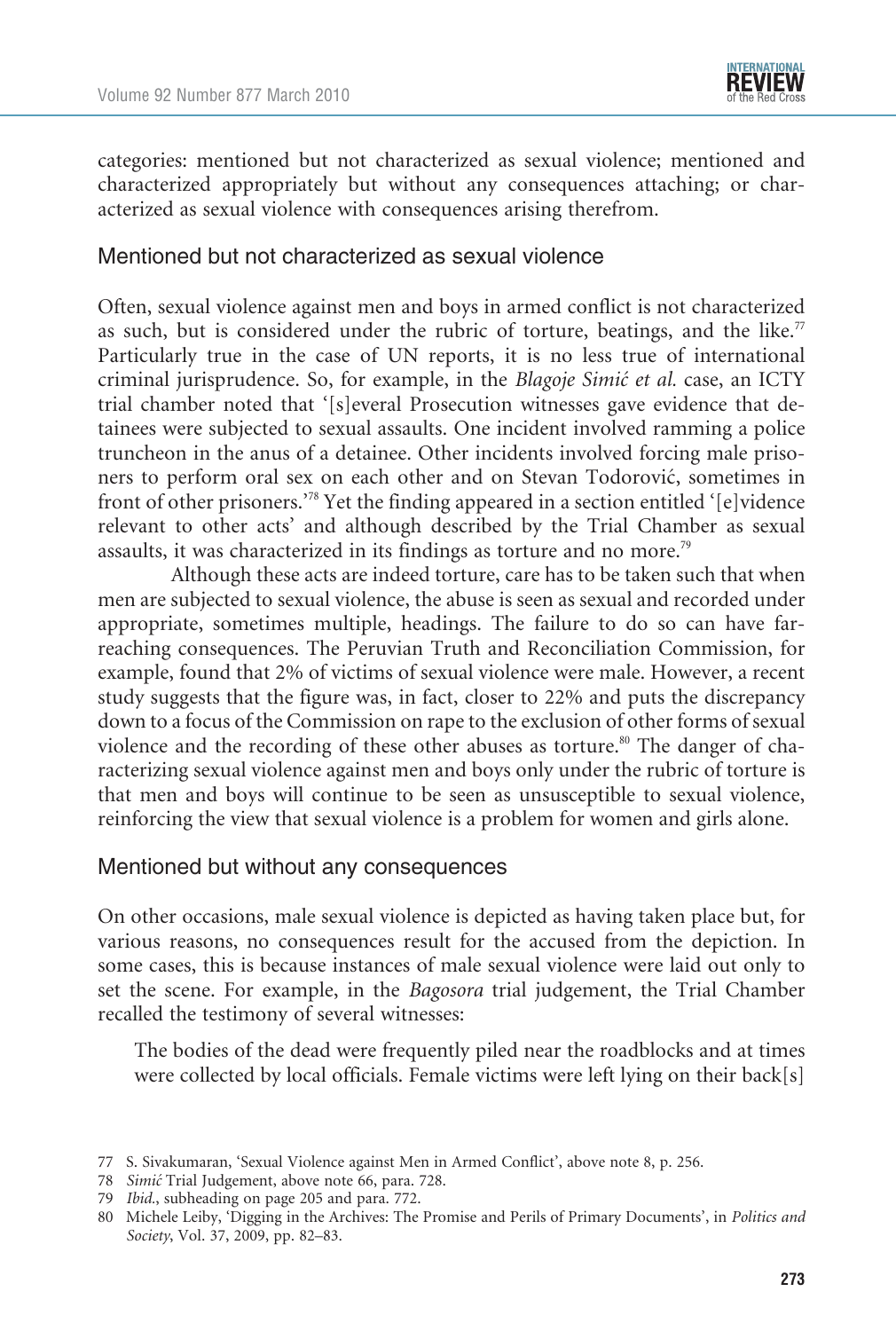with their legs spread and stained with semen. Dallaire saw objects crushed or implanted in vaginas, breasts cut off, stomachs opened and the mutilated genitals of men.<sup>81</sup>

This account merely formed part of the background of the case and accordingly no consequences arose from the descriptions of male sexual violence.

Another approach has been to note that sexual violence against men and boys was carried out but that it had not been charged by the Prosecution in the particular case at hand. In the RUF trial judgement, for example, a Trial Chamber of the Special Court for Sierra Leone documented practice of male sexual violence. The Trial Chamber found the record to demonstrate instances of enforced rape and sexual mutilations of male and female victims.<sup>82</sup> The Trial Chamber also noted that the definition of rape 'is broad enough to be gender neutral' and noted further that 'both men and women can be victims of rape'.83 However, the Trial Chamber observed that the Prosecution 'restricted its pleadings on sexual violence in the Indictment to crimes committed against "women and girls," thereby excluding male victims of sexual violence.<sup>34</sup> Accordingly, no convictions could be entered in respect of the male sexual violence that was found to have taken place.

A third approach of the international criminal tribunals has been to acknowledge, occasionally in some detail, the practice of male sexual violence but then to ignore them when moving on to the legal consequences that attach to these findings. Thus in Muhimana, a Trial Chamber of the ICTR recalled that several witnesses had seen that a certain Kabanda's 'private parts had been severed' and that his genitals had been hung on a spike.<sup>85</sup> However, in its findings, the Trial Chamber simply referred to the killing of Kabanda and no more.<sup>86</sup> Similarly, in Bagosora, the Trial Chamber found Bagosora guilty of other inhumane acts in respect of *inter alia* 'the stripping of female refugees at the Saint Josephite Centre'.<sup>87</sup> Yet the summary of the relevant witness' anticipated testimony annexed to the Prosecution's Pre-Trial Brief, and reproduced in the Trial Judgement, specifically states that '[s]ome of the victims were naked, men and women.'88

Accordingly, the observation that male victims of sexual violence 'are hard to see as victims of the genocide' in Rwanda,<sup>89</sup> could be extended to most armed conflicts past and present.

- 84 Ibid., paras 1303 and 1308.
- 85 Prosecutor v. Muhimana, Case No. ICTR-95-1-T, Judgement, 28 April 2005, paras 441–4.
- 86 Ibid., paras 448–50.
- 87 Bagosora Trial Judgement, above note 81, para. 2224.
- 88 Ibid., para. 2220, fn 2374.

<sup>81</sup> Prosecutor v. Bagosora et al., Case No. ICTR-98-41-T, 18 December 2008, Judgement, para. 1908.

<sup>82</sup> Prosecutor v. Sesay et al., Case No. SCSL-04-15-T, Judgement, 2 March 2009, paras 1205, 1207-8.

<sup>83</sup> Ibid., para. 146.

<sup>89</sup> Doris E. Buss, 'Rethinking "Rape as a Weapon of War"', in Feminist Legal Studies, Vol. 17, No. 2, 2009, pp. 145 and 159.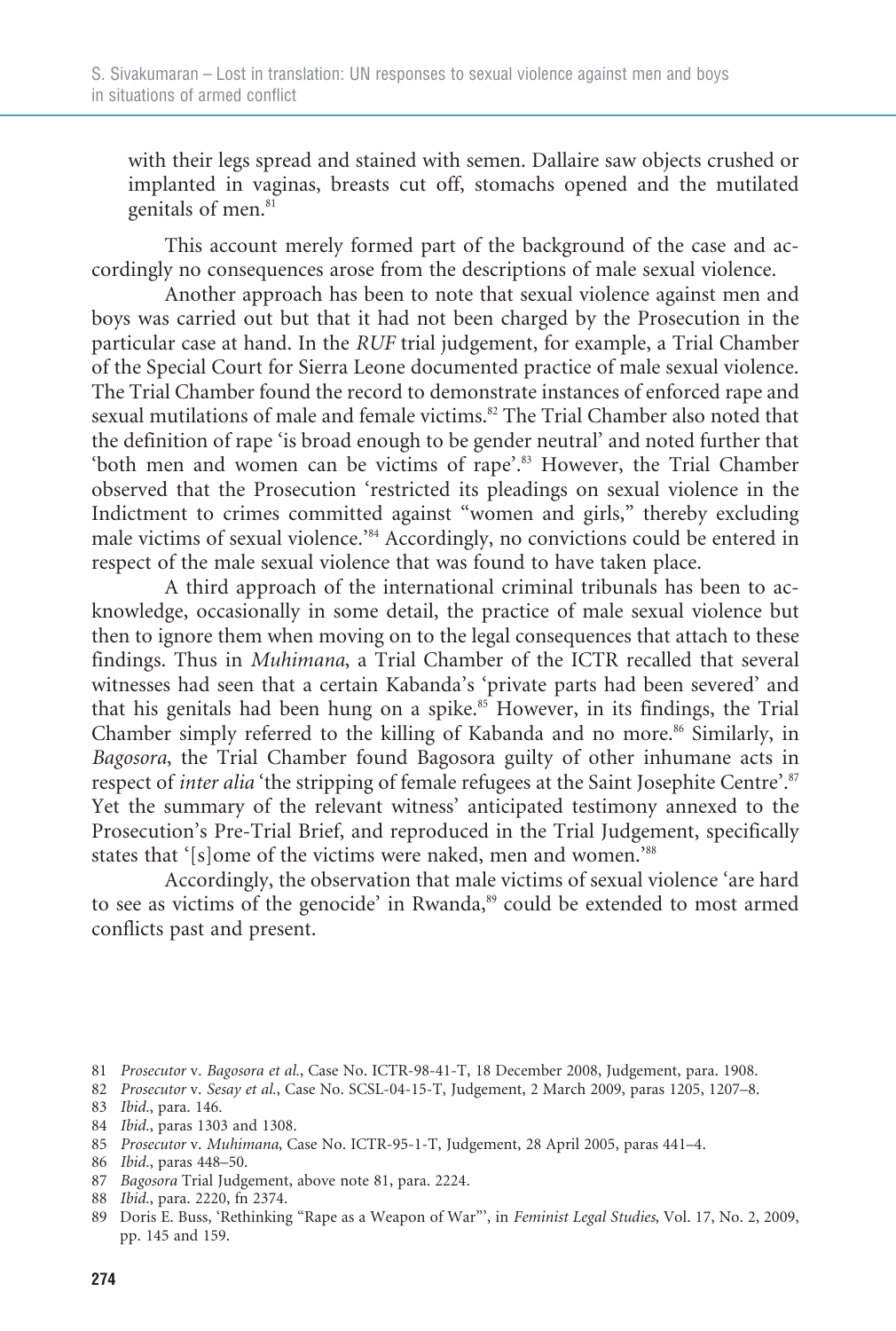

#### Mentioned and characterized as sexual violence

Fortunately, other cases have been more inclusive in their approach. Ironically, in respect of the very same incident involving Kabanda, the Niyitegeka Trial Chamber found the accused guilty of an inhumane act. The Niyitegeka Trial Chamber considered the inhumane act to be in respect of the accused's 'act of encouragement during the killing, decapitation and castration of Kabanda, and the piercing of his skull, and his association with the attackers who carried out these acts'.<sup>90</sup>

In the Todorovic Sentencing Judgement, the events in question were characterized as sexual assaults;<sup>91</sup> in the *Stakić* Trial Judgement, the events at issue were viewed as both sexual assaults and as torture.<sup>92</sup> In the Cesic<sup>c</sup> Sentencing Judgement, in respect of Češić's admission that 'he intentionally forced, at gunpoint, two Muslim brothers detained at Luka Camp to perform fellatio on each other in the presence of others',<sup>93</sup> the Trial Chamber characterized the acts as sexual assault.94

#### A more inclusive approach?

The jurisprudence of the ICTY, ICTR and SCSL suggests that no single judicial philosophy exists. Rather, individual judges and chambers will adopt their own approach to the subject. It is to be hoped that the International Criminal Court (ICC) will take an altogether more inclusive approach to the question of sexual violence, with the Office of the Prosecutor (OTP) bringing charges against individuals and Chambers adjudicating the matters using appropriate language.

There are hopeful signs in this respect. In its background note on the Situation in the Central African Republic, the OTP observed that, '[c]redible reports indicate that rape has been committed against civilians, including instances of rape of elderly women, young girls and men.'95 In its charges against Jean-Pierre Bemba, the OTP allege that the accused committed crimes against humanity and war crimes 'through acts of rape upon civilian men, women and children' and 'by inflicting severe physical or mental pain or suffering through acts of rape or other forms of sexual violence, upon civilian men, women and children'.<sup>96</sup> The statement of facts in support of the charges allege that '[m]en, women and children were raped by multiple MLC perpetrators in their homes, raped in front of family

<sup>90</sup> Prosecutor v. Eliézer Niyitegeka, Case No. ICTR-96-14-T, 16 May 2003, paras 462-466, 467.

<sup>91</sup> Prosecutor v. Todorovic, Case No. IT-95-9/1-S, Sentencing Judgement, 31 July 2001, subheading at page 13.

<sup>92</sup> Prosecutor v. Stakić, Case No. IT-97-24-T, Judgement, 31 July 2003, paras 241, 780, 806.

<sup>93</sup> Prosecutor v. Češić, Case No. IT-95-10/1-S, Sentencing Judgement, 11 March 2004, para. 13.

<sup>94</sup> Ibid., subheading on page 4; see also paras 33, 35, 52.

<sup>95</sup> Office of the Prosecutor, Background: Situation in the Central African Republic, ICC-OTP-BN-20070522-220-A\_EN, 22 May 2007.

<sup>96</sup> Situation in the Central African Republic: In the Case of the Prosecutor v. Jean-Pierre Bemba Gombo, Public Redacted Version of the Amended Document containing the charges filed on 30 March 2009, ICC-01/05-01/08, Counts 1 and 2, and 3 and 4, respectively.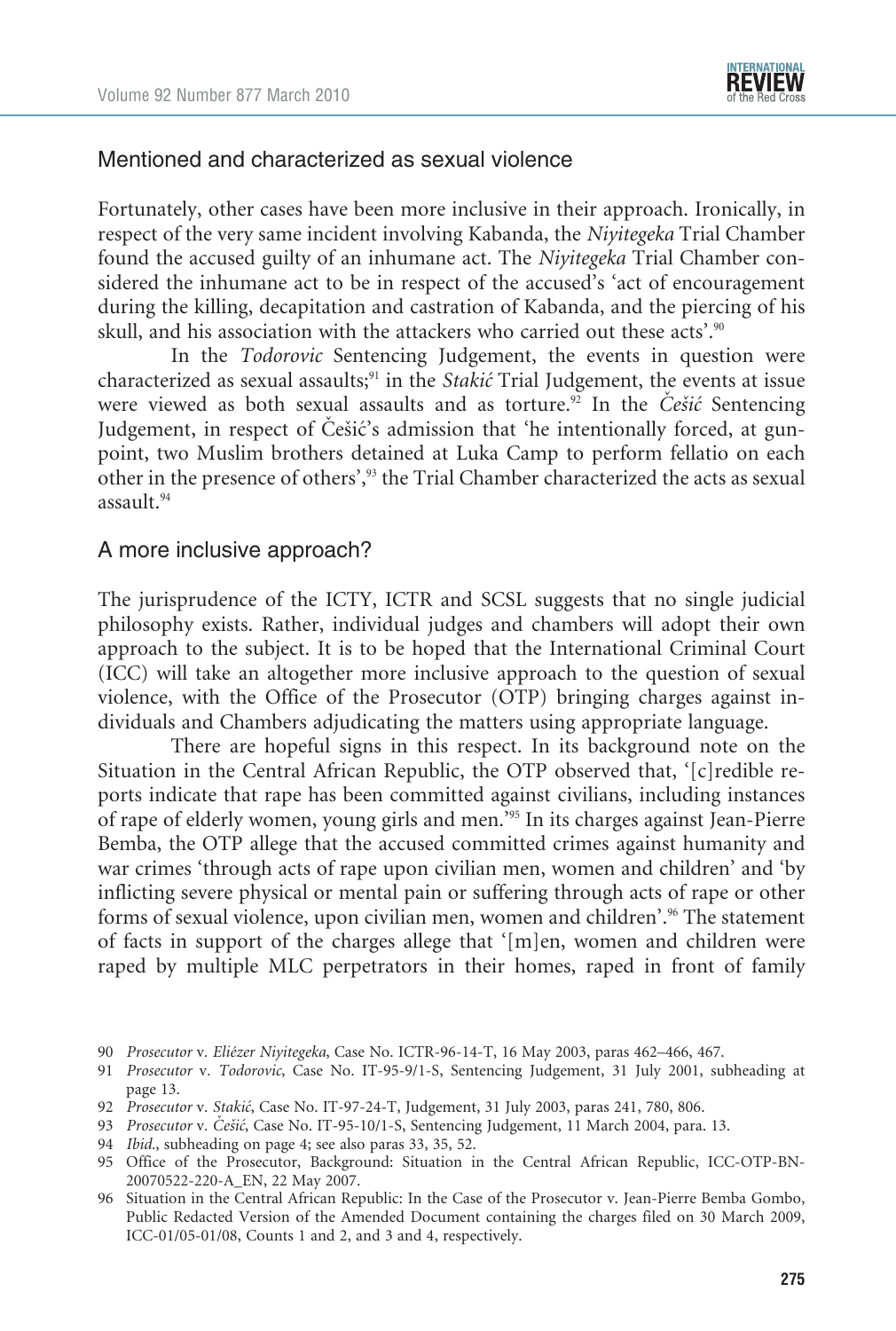members, forced to watch rapes of family members, and raped in public locations including streets, fields and farms';<sup>97</sup> and that '[m]en were also raped as a deliberate tactic to humiliate civilian men, and demonstrate their powerlessness to protect their families.'98

For its part, the Trust Fund for Victims, in its Donor Appeal to assist victims of sexual violence, has gone out of its way to draw attention to sexual violence against men and boys, observing that although 'it is well known that armed conflict and sexual violence against women and girls often go hand in hand', '[w]hat is less widely recognised is that armed conflict and its aftermath also bring sexual danger for men and boys.'<sup>99</sup> The Trust Fund also highlights the dangers faced by men and boys in times of armed conflict and some of the motivations behind the sexual abuse to which they may be subjected.<sup>100</sup>

## Conclusion: where to from here?

There are clearly avenues for further analysis and discussion.<sup>101</sup> Empirics are in need of further research; more can be done in terms of raising awareness of the issue; the relationship between male sexual violence and female sexual violence has not been considered; sexual violence against boys is far from being understood; the situation of the male victim and the female perpetrator – despite the events at Abu Ghraib – is often overlooked.

There is also the difficult question of, and at times tension between, addressing sexual violence against men and boys and combating sexual violence against women and girls. There may be real reason to focus on one particular aspect of the problem. At a practical level, resources may be limited and to consider one may be to take away from the other. At a political level, proposals to widen the focus away from women and girls may be seen as a bad faith attempt to hijack the debate. At a theoretical level, as a former Special Rapporteur on violence against women has put it, if it 'is not used with precision, the term GBV [gender-based violence] may obscure rather than reveal the distinguishing features of diverse experiences of gendered violence.'<sup>102</sup>

These are legitimate debates to be held; but they must be held. The current disconnect between the grand pronouncements on the problem of male sexual violence in armed conflict and the lack of measures taken to address it cannot continue. A 2005 report of the World Bank on 'Gender, Conflict, and

<sup>97</sup> Ibid., Charges, para. 39.

<sup>98</sup> Ibid., para. 41.

<sup>99</sup> The Trust Fund for Victims Board of Directors Donor Appeal, 'Rehabilitating and Supporting Survivors of Sexual Violence', 10 September 2008.

<sup>100</sup> Ibid.

<sup>101</sup> See also the research agenda in OCHA Meeting Report, above note 37.

<sup>102</sup> Statement by Yakin Ertürk at the SIDA Conference on Gender-Based Violence, 12 September 2008, Stockholm.